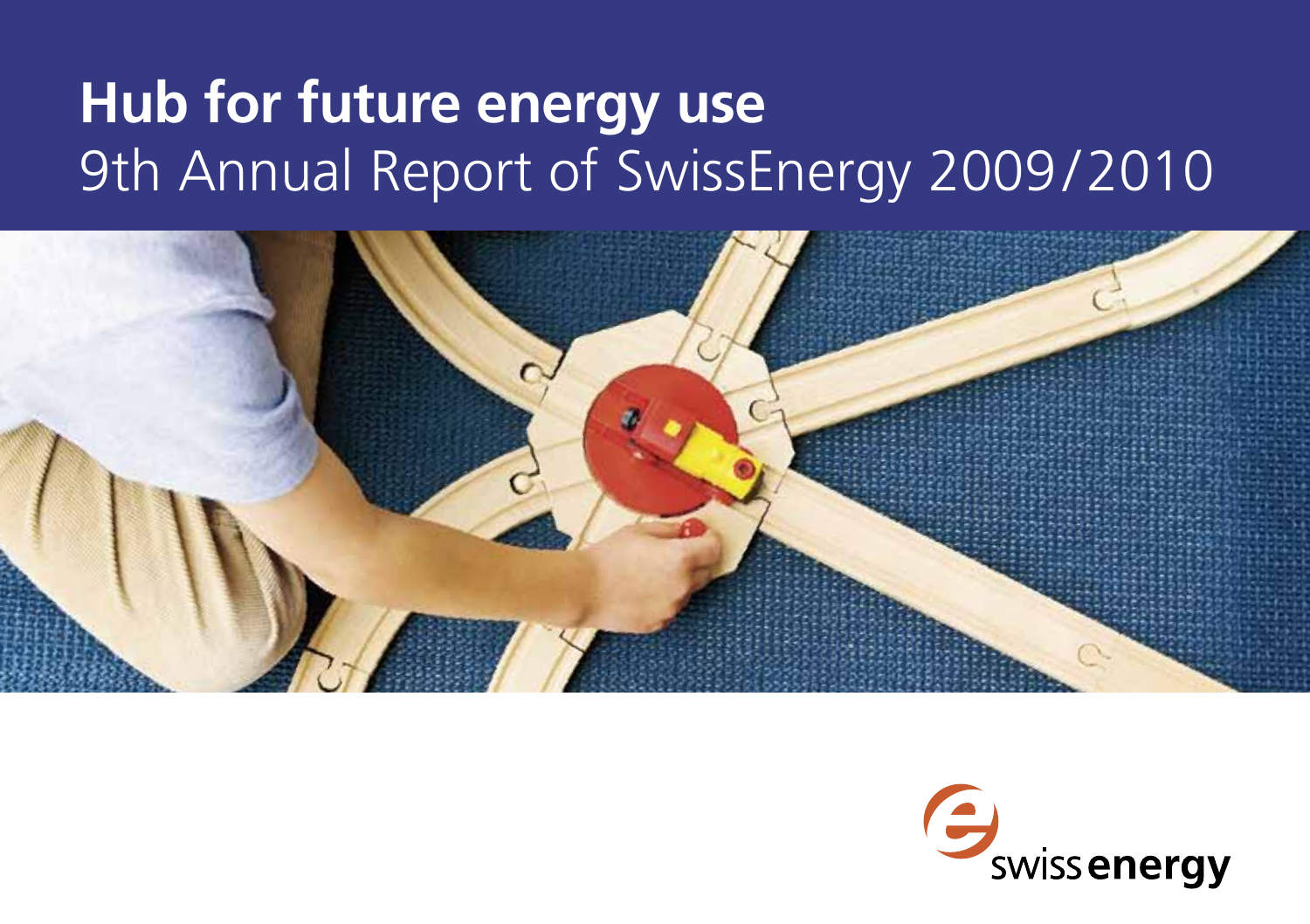### **Stability in a turbulent year**

**In 2009, the SwissEnergy programme functioned well despite the economic crisis. The impacts of the voluntary measures implemented in the partnership programme for energy efficiency and renewable energies once again attained the same high level as that attained in 2008. In these economically uncertain times the programme significantly stimulated the economy generating investment and creating employment. The SwissEnergy programme thus successfully proved its worth as a hub for the non-bureaucratic coordination of the stabilisation programmes recently adopted by Parliament. The next stages of the SwissEnergy programme for the period up to 2020 also took shape.**

The SwissEnergy programme bundles expertise, stimulates innovation, promotes the introduction to the market of efficient renewable technology in the energy sector and supports voluntary initiatives by providing help in the fields of communications and consulting. The programme is an important instrument for the implementation of Switzerland's energy and climate policies. SwissEnergy has clear, ambitious targets:

- By 2010 consumption of fossil fuels and emissions of CO2 will be reduced by ten per cent compared to the year 2000 for the former and compared to 1990 for the latter.
- **Electricity consumption will increase by** five per cent at most by 2010 in comparison to 2000.
- Production from hydropower, small-scale hydropower plants in particular, will be promoted further.

The proportion of renewable forms of energy contributing to the overall generation of electricity will be increased by one per cent (500 gigawatt-hours [GWh]) and of heat by three per cent (3,000 GWh).

In addition to legal measures (e.g. CO2 tax and partial earmarking for a building programme and energy regulations for buildings and appliances), to reach these targets there is still a need for the voluntary measures instituted by SwissEnergy in the form of information, consulting, and training and continuous education. The programme relies on its broadly supported network established steadily over the years in which all players pull together in implementing intelligent energy and climate policies.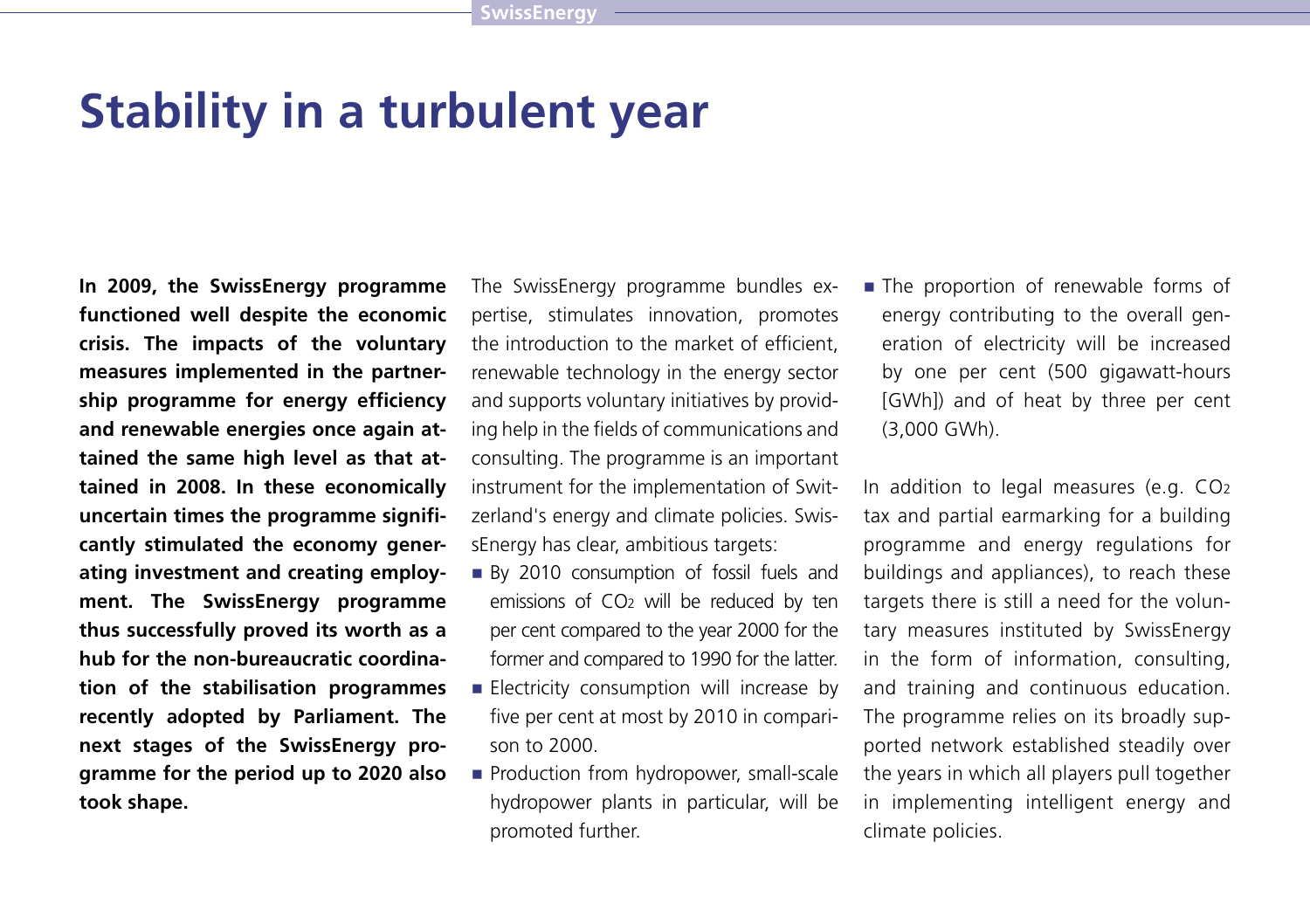### **Solid result**

After nine years as an overall programme the SwissEnergy programme has made a convincing impact:

- In 2009, the voluntary measures promoted by the SwissEnergy programme achieved an additional impact – savings or substitution by renewable sources of energy – amounting to 3.9 petajoules (PJ). This corresponds to about 0.5 per cent of Switzerland's energy consumption.
- Despite the economic slump, the fine result achieved in 2008 could be equalled because of the efficient use of funds. The

poor economic environment had a negative effect on the Industry sector, however this could be compensated for in the other sectors.

- The impact of all the continuing voluntary measures implemented by the Swiss-Energy programme since 2001 increased in 2009 compared to 2008 by 21 per cent to 27.1 PJ.
- The energy-related impact of continuing voluntary measures implemented by the SwissEnergy programme and Energy2000, its forerunner, rose by seven per cent to 35.9 PJ and savings in CO2 (incl.

outlying processes) amounted to 2.8 million tonnes, or more than four per cent of Switzerland's total CO<sub>2</sub> emissions.

The additional, stable, energy-related impacts served to support the economy and the labour market: Promotion measures introduced by the SwissEnergy programme generated investments and expenditure for operating and maintenance of about 1.4 billion francs. The impact on employment coupled to this expenditure, including the estimated impact in 2009 arising from earlier measures, is at about 6,800 person-years.

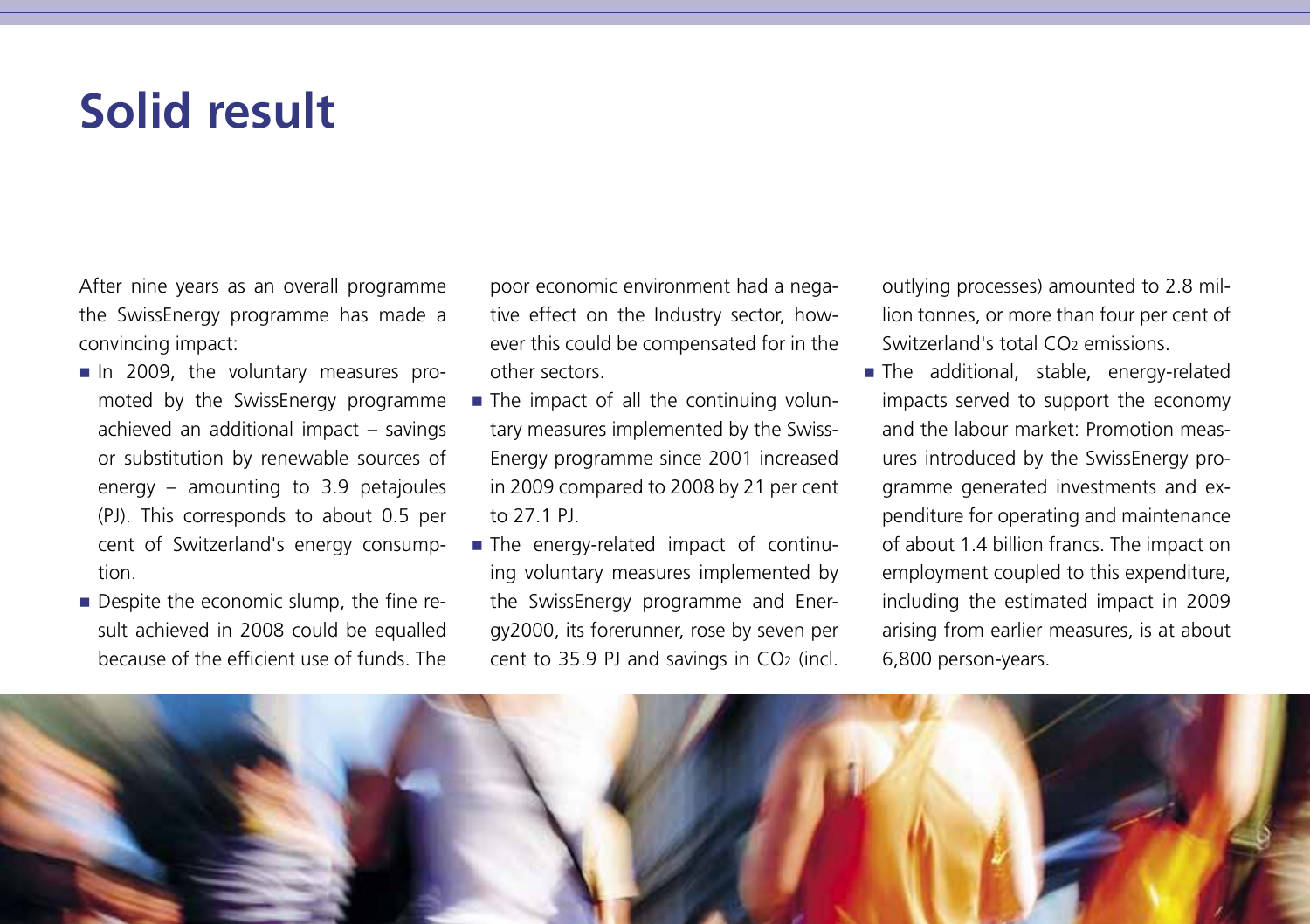From the financial standpoint, 2009 was a special year: As part of the stabilisation measures, about 100 million francs were made available for the building refurbishment programme planned for 2010 (on the basis of partial earmarking of the CO2 tax). The cantons received 80 million francs in the form of global contributions. 18 million francs were used in a campaign to introduce the cantonal energy certificate for buildings (CECB) of which 15,000 were issued. About 2 million francs flowed into preparations for the national building refurbishment programme and into other cantonal schemes. By contrast, only about 26 million francs were available to the SwissEnergy programme for voluntary measures, about six per cent less than in 2008.

With such results the SwissEnergy programme is well positioned to implement the further stage of the programme from 2011 to 2020 that got the go-ahead of the Federal Council in December 2009. In the long term the programme is committed to achieving the ideal of the 2,000 watt society and is based on the energy-related four pillar strategy established by the Federal Council. The programme should make an additional meaningful contribution to exhausting the potential of energy efficiency and renewable energies. The programme is influenced by the sustainable energy policy and also contributes to the security of Switzerland's energy supplies

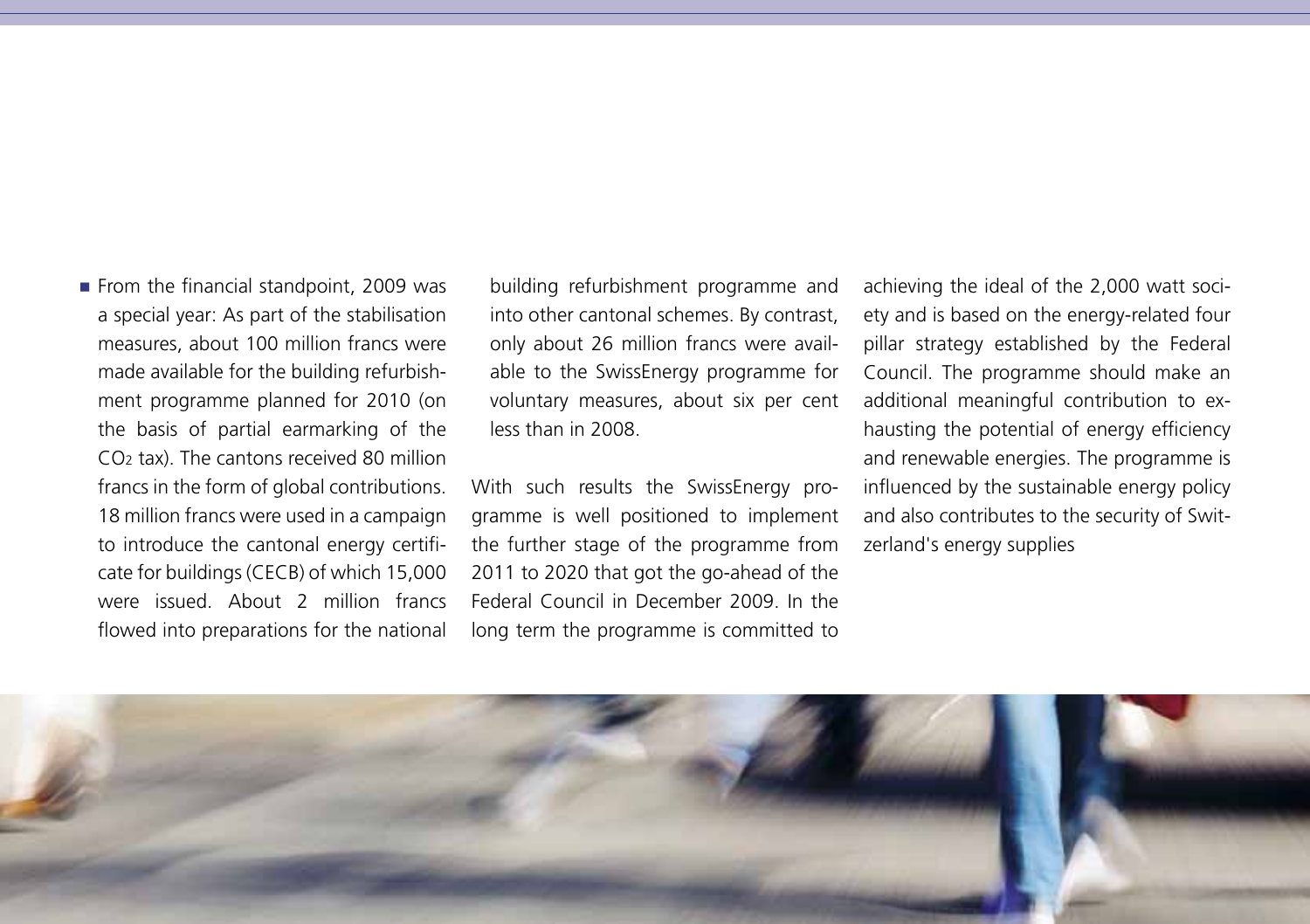|                                              | Targets for 2010       | Situation in 2009      | Figure 1 – SwissEnergy goals fo                                               |
|----------------------------------------------|------------------------|------------------------|-------------------------------------------------------------------------------|
| <b>Rational energy use</b>                   |                        |                        | 2010 and the situation in 2009                                                |
| Consumption of fossil fuels <sup>1/2</sup>   | $-10%$                 | $-1.3%$                |                                                                               |
| Electricity consumption <sup>2</sup>         | $\le +5\%$             | $+9.8%$                |                                                                               |
| $CO2$ emissions <sup>1/3</sup>               | $-10%$                 | $-2.7\%$ <sup>5</sup>  |                                                                               |
| from combustibles                            | $-15%$                 | $-12.1\%$ <sup>5</sup> |                                                                               |
| from vehicle fuel                            | $-8%$                  | $+12.8%$               |                                                                               |
| <b>Renewable forms of energy</b>             |                        |                        |                                                                               |
| Hydropower <sup>2/4</sup>                    | stable                 | $+2.2%$                |                                                                               |
| Other renewable forms of energy <sup>2</sup> |                        |                        |                                                                               |
| Electricity <sup>2</sup>                     | $+0.5$ TWh             | $+0.46$ TWh            | 1 Excluding foreign flights;                                                  |
|                                              | (+1 percentage point)  |                        | domestic principle according to the CO2 Act                                   |
| Heat <sup>2</sup>                            | $+3.0$ TWh             | $+3.37$ TWh            | 2 With reference to 2000<br>3 With reference to 1990                          |
|                                              | (+3 percentage points) |                        | 4 Average production anticipated<br>5 Corrected for variations in the climate |

**Figure 1 – SwissEnergy goals for**  and the situation in 2009.

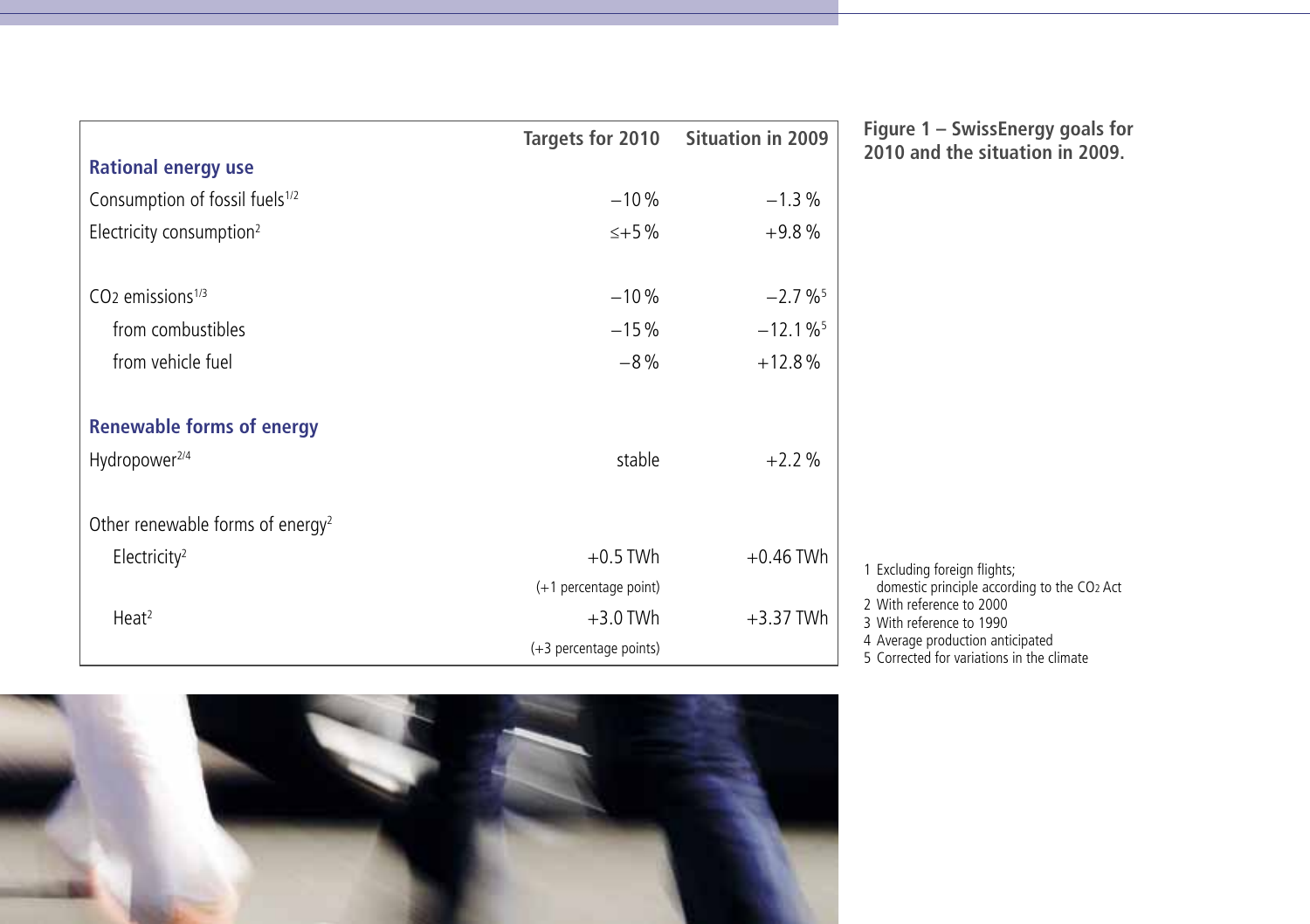### **Impacts on energy consumption in 2009**

The programme management has continued to concentrate on five priority sectors determined as to content in 2009. These are building modernisation, renewable forms of energy, energy efficient appliances and electric motors, rational use of energy and use of waste heat by industry and energy efficient, low-emission mobility. This consequent course has led to the following picture for 2009:

**The additional impacts achieved in** 2009 – based on voluntary measures encouraged by the SwissEnergy programme – lay at 3.9 PJ, which is about 0.5 per cent of the final energy consumption. This is almost a repeat of the very good result obtained last year. Considering the downturn in the economy it is a remarkable result.

- The most successful products in 2009 with respect to additional impacts were MINERGIE, SwissEnergy for municipalities, promotion of energy from wood, heat pumps and use of waste heat.
- Compared to 2008, the impact of all the continuing voluntary measures implemented by the SwissEnergy programme since 2001 increased in 2009 by 21 per

cent to 27.1 PJ. The impact of all continuing voluntary measures from Energy 2000 and SwissEnergy combined increased by seven per cent to 35.9 PJ.

In the ninth year of the SwissEnergy programme economies of around 2.9 PJ could be attained in combustibles, 0.4 PJ in vehicle fuels and about 0.6 PJ in electricity or could be substituted with renewable forms of energy as a result of voluntary measures and of the promotional measures at cantonal level.

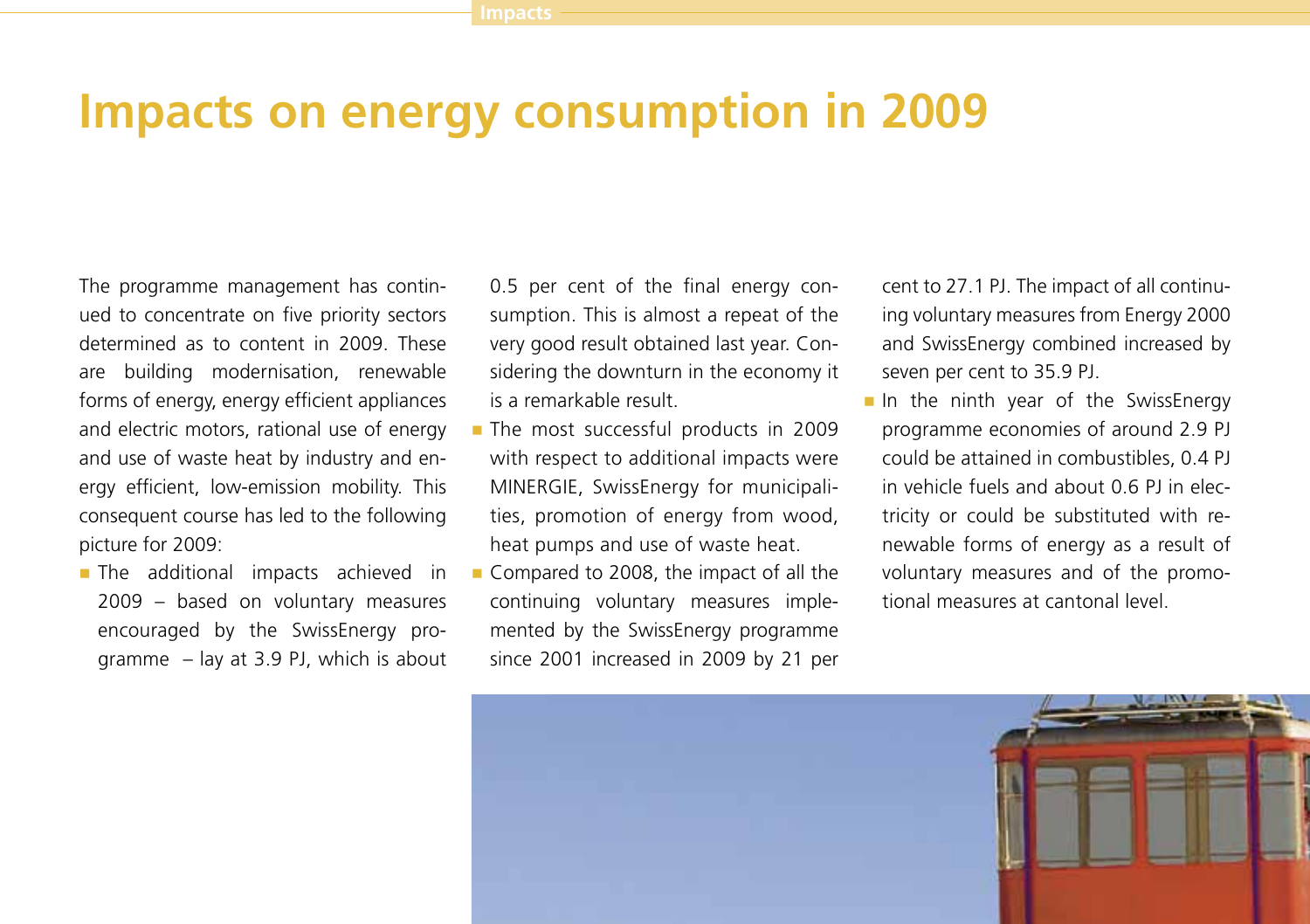



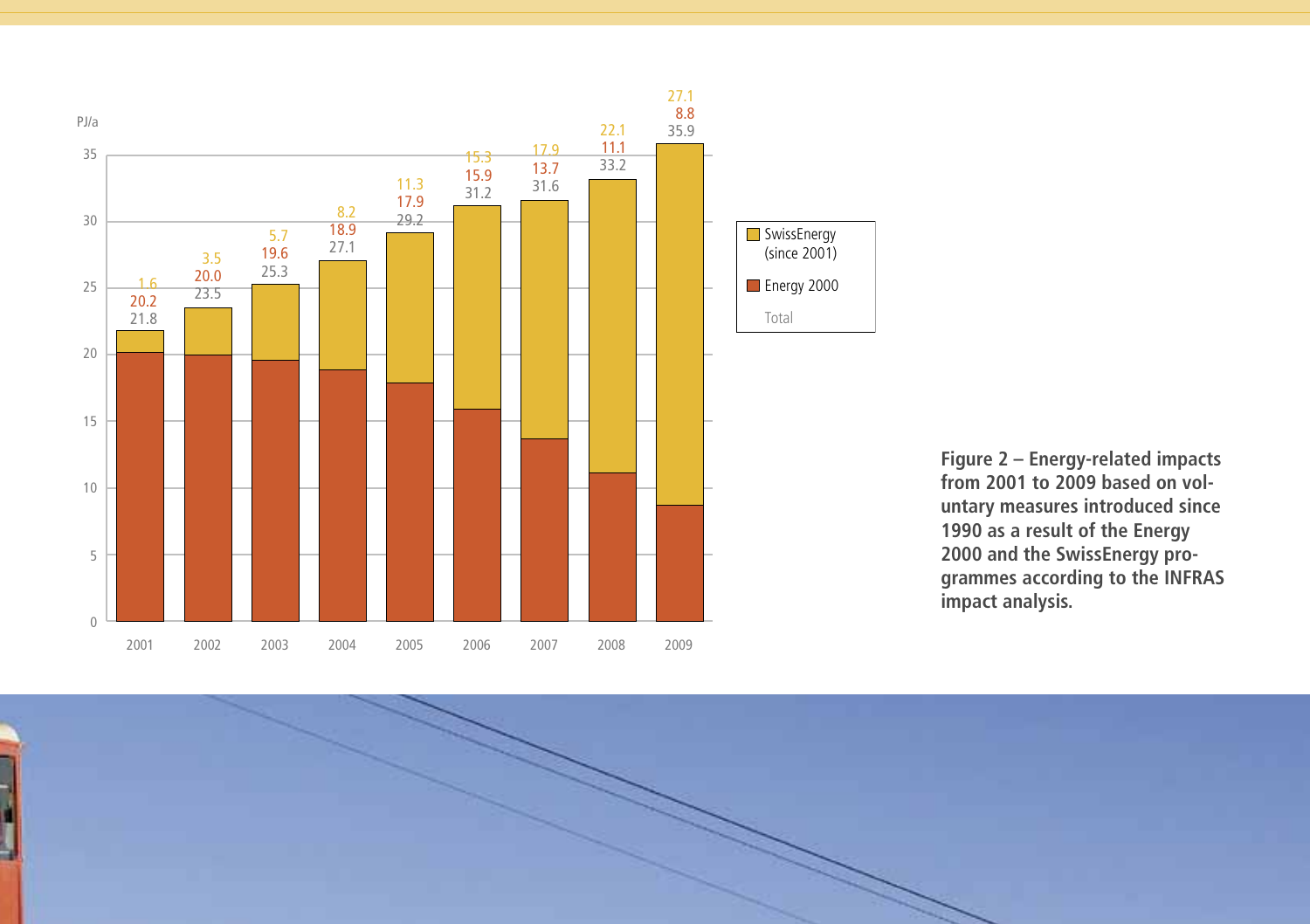**Figure 3 – Savings in energy and additional production from renewable forms of energy in the years 2008 and 2009 respectively including the continuing impact of voluntary energy-related measures generated during the SwissEnergy programme (excluding the impact of legislation).**



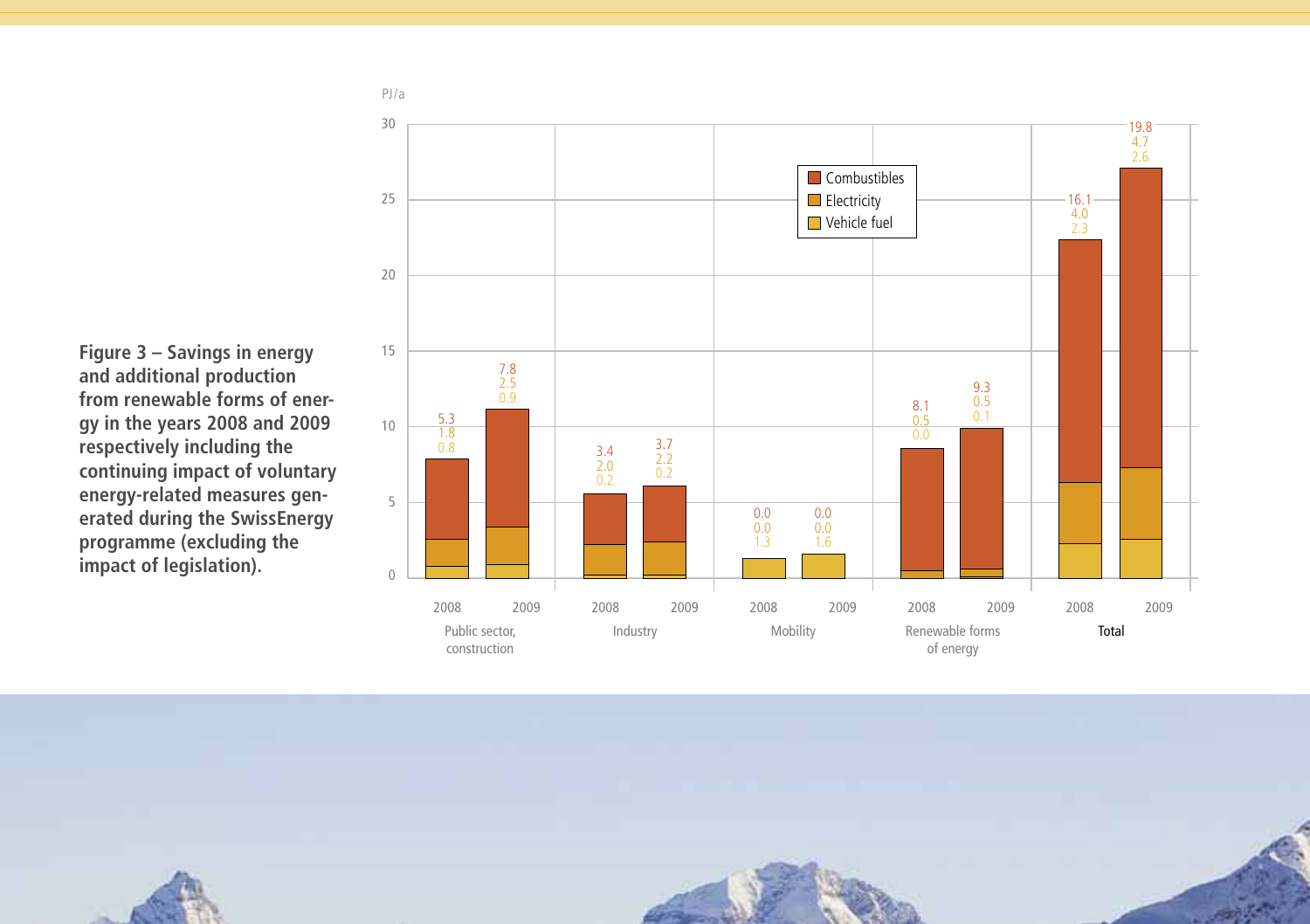- The additional impacts in the sector Public sector and buildings increased clearly in 2009. The impacts rose by 19 per cent to 2.2 PJ compared to 2008.
- The Renewable energy sector achieved an additional impact of 1.5 PJ, a 9 per cent increase. It should be noted that facilities that profit from compensation for feedin remuneration (CRF) are not included in the impact achieved by the SwissEnergy programme. The development of the impact achieved by the SwissEnergy programme does not reflect the admirable overall growth rates in all sub-markets.
- Based on the figures, the additional impacts in the Industry sector amounted to approximately 0.4 PJ, so such have been halved in comparison to the previous year. In this market sector the main impacts achieved resulted from the actions taken by the Energy Agency for the Economy (EnAW). The main reason for this distinct decline is the economic crisis. Numerous companies were forced to reduce production in 2009. This led to a significant reduction in energy consumption, but because this was not achieved by EnAW measures it could not

be counted as an additional impact on energy consumption. Further, numerous existing measures depend on the annual production and so such had less impact than in 2008.

 $\blacksquare$  In the meantime, a strong increase was noted in the market sector Mobility with a 36 per cent increase to almost 0.2 PJ. The improved Eco-Drive product that informs drivers about how to drive economically made a significant contribution in this respect.

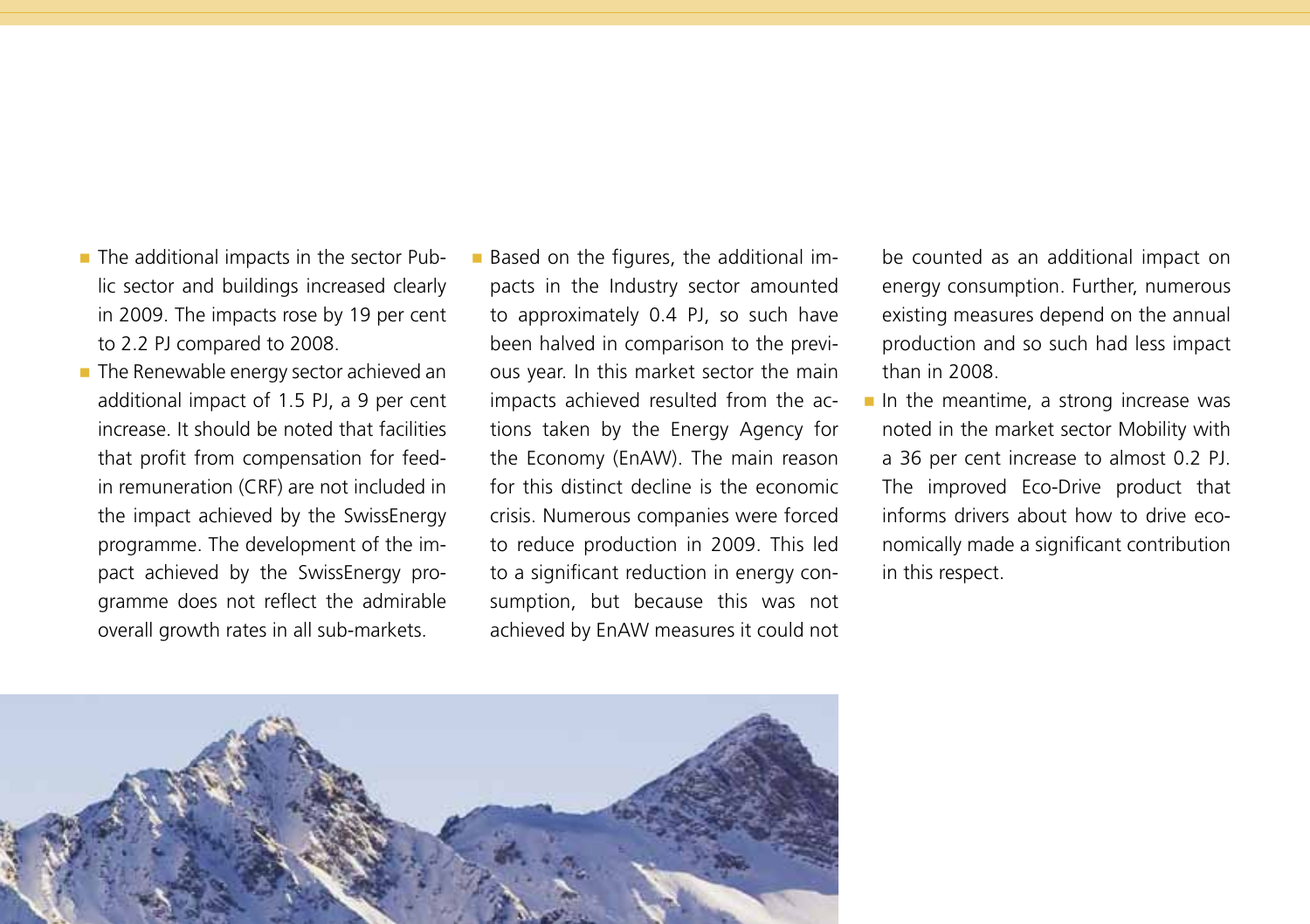



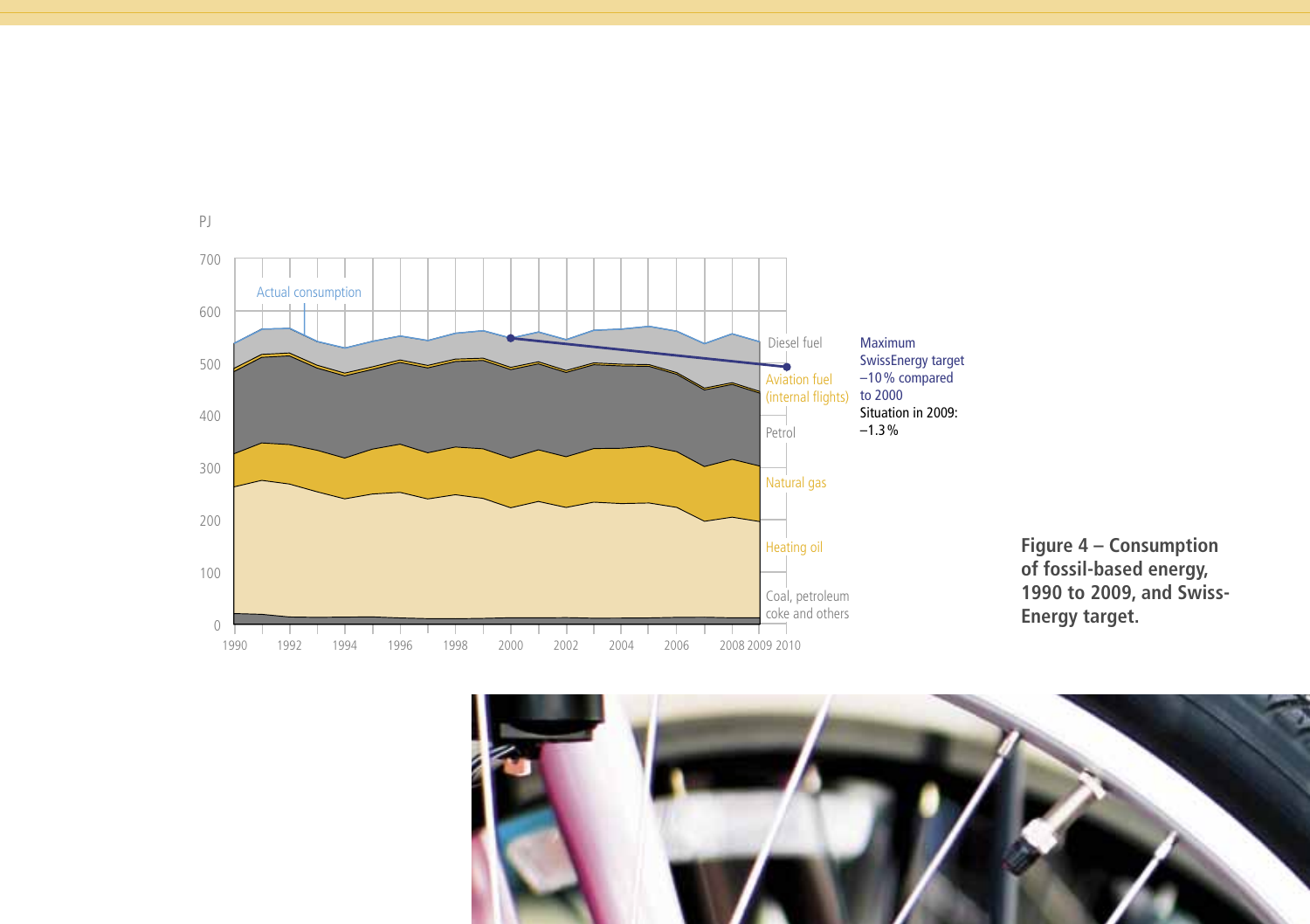



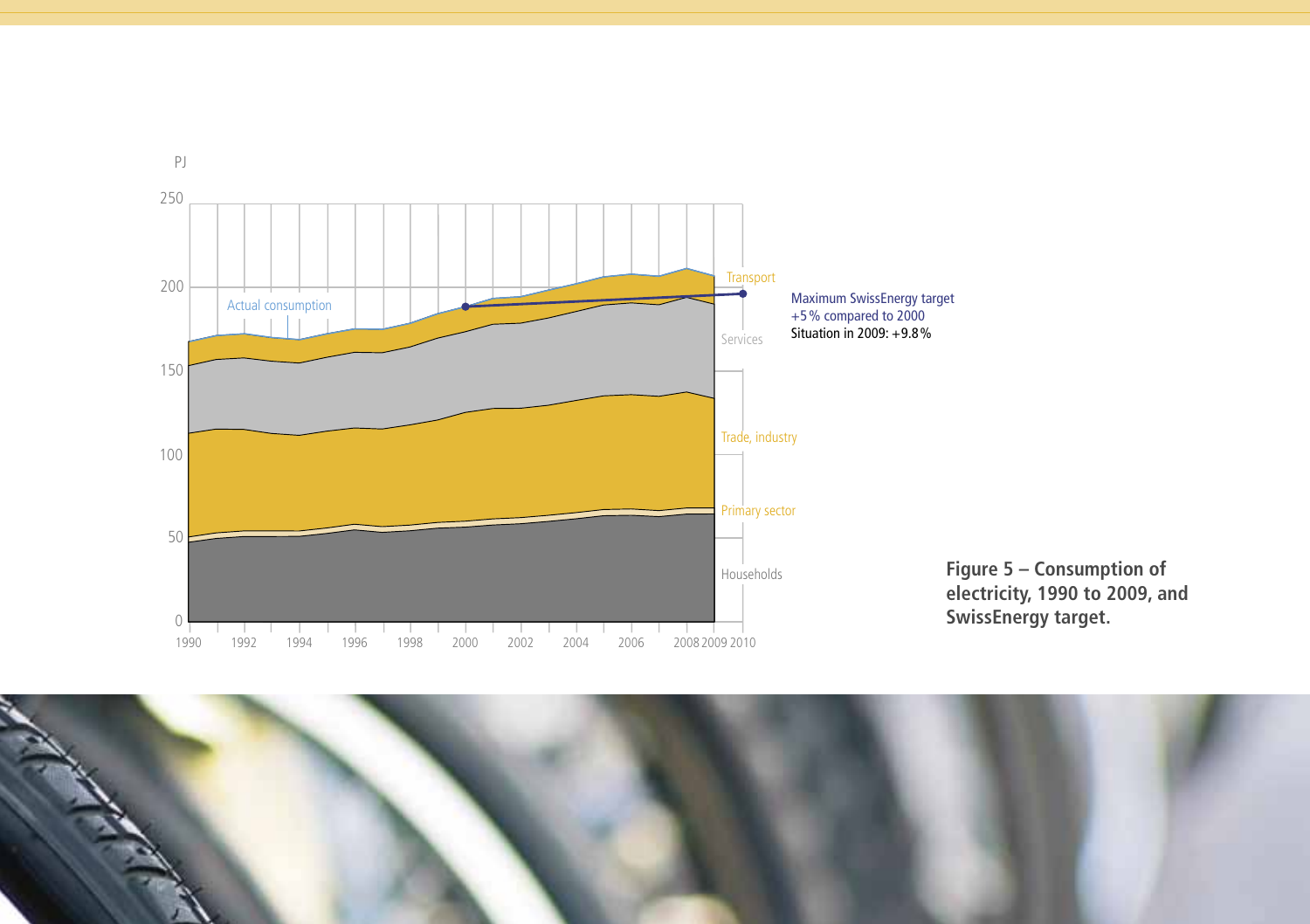Million t CO2



Figure 6 – CO<sub>2</sub> emissions, **1990 to 2009, and targets according to the CO2 Act.**

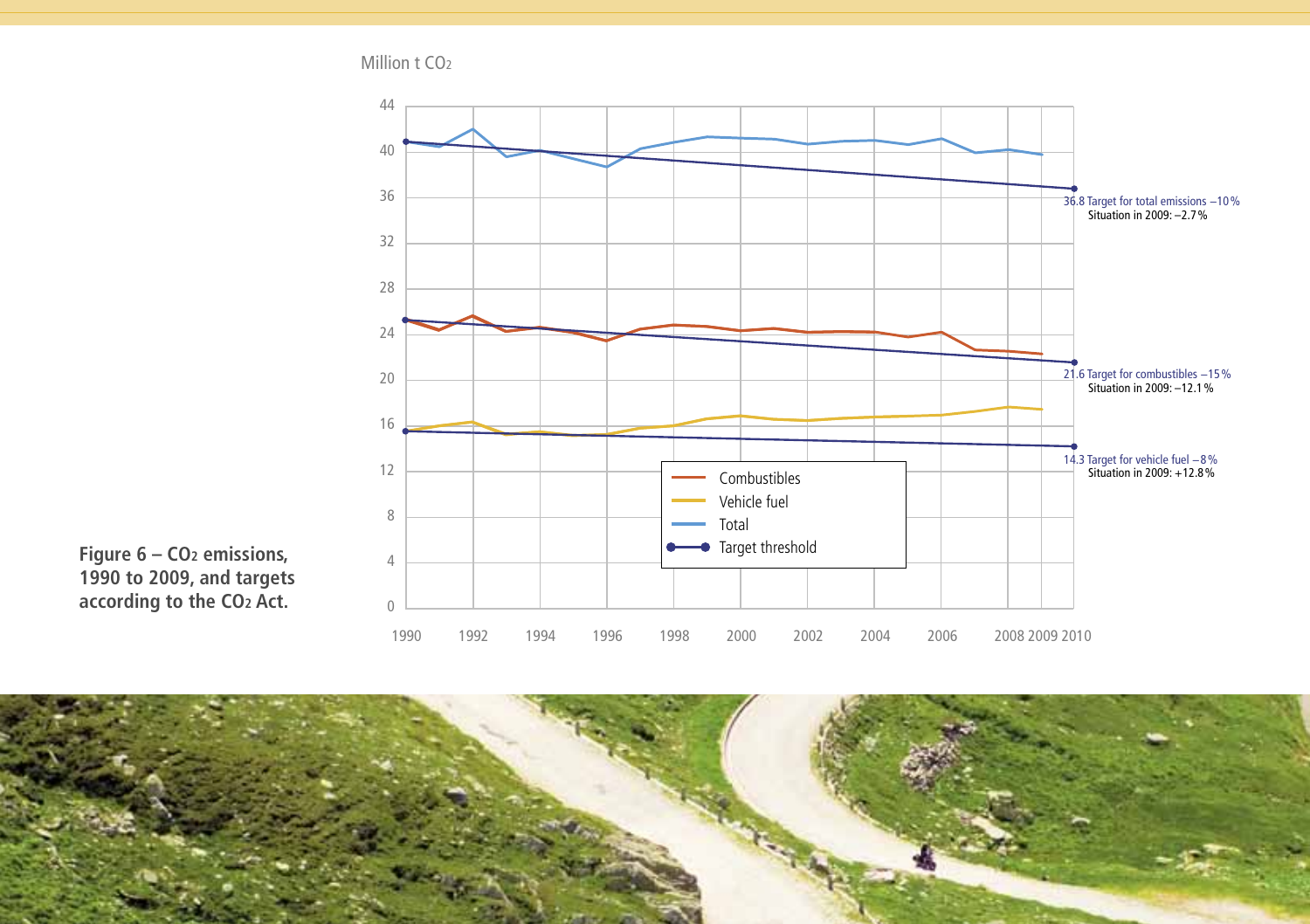### **Impacts on the economy**

#### **Use of funds**

The effectiveness of the funds employed (excluding global contributions) improved further compared to 2008: To achieve savings of one kilowatt-hour of energy in 2009 required subventions of 0.09 cents, 6 per cent less than in 2008. In 2003, the amount required was about 0.6 cents. This shows how strong the leverage achieved by the funds used by the SwissEnergy programme was – and how efficient the programme has become through experience and continuity.

#### **Investments in the green economy**

In 2009, together with the cantons, its partners in the market and the target groups concerned, the SwissEnergy programme generated gross investments amounting to 1,400 million francs (2008: approx. 1,190 million francs). Half the investments were made in the Renewable energy sector; the second most important pillar was the Public sector and buildings.

#### **Stimulating the job market**

Once again the SwissEnergy programme had a stimulating effect on the job market: the impact on employment in 2009 rose to about 6,800 person-years. The greatest effect on employment was generated by Public sector and buildings, and Renewable energies. Three-quarters of the estimated impacts are consolidated in these sectors. The building industry profited most from the volume of employment created. Positive effects were also seen in the branches machinery and vehicles, consulting, planning, information technology and training, and in electrical engineering and electronics.

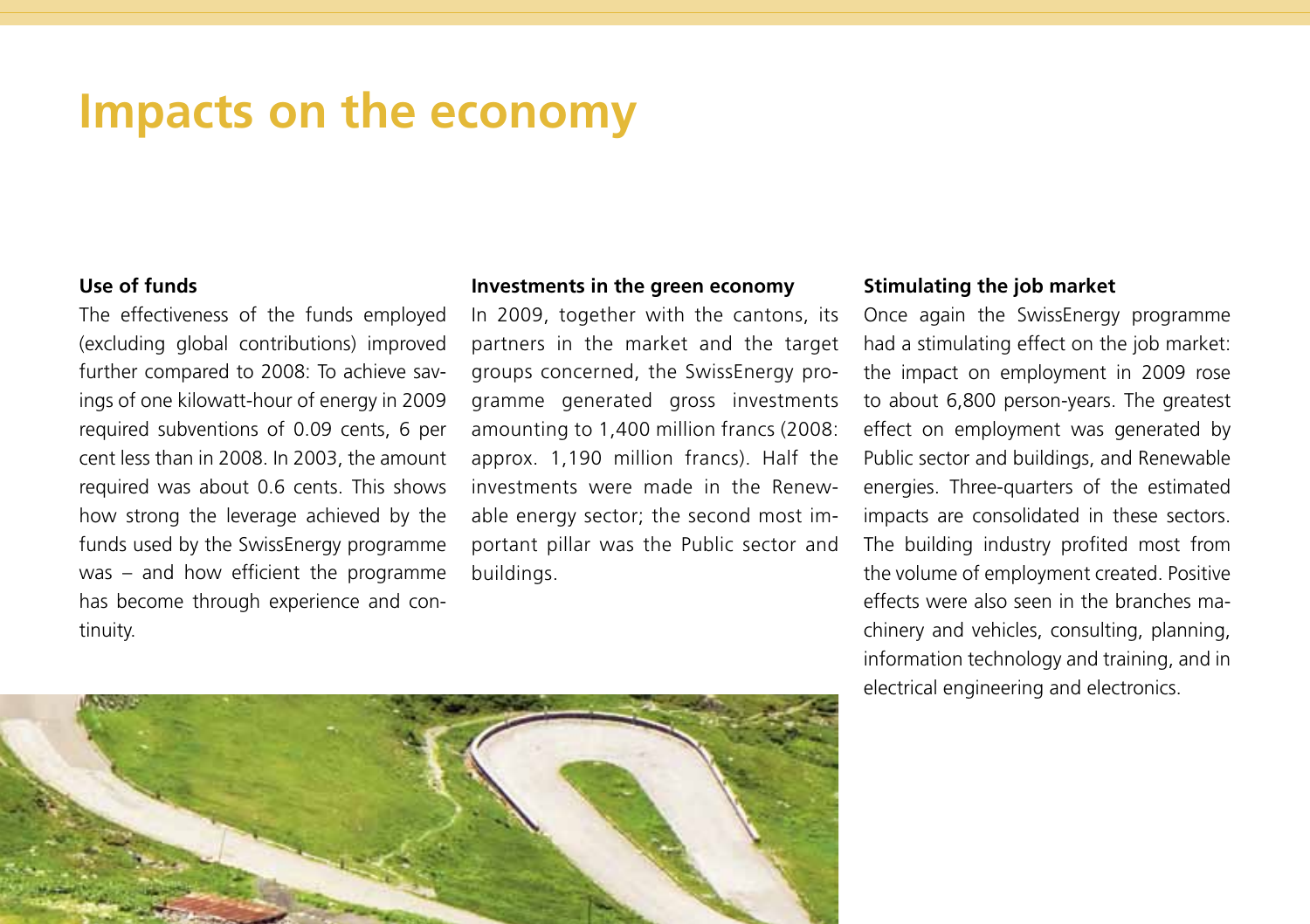| <b>Additional revenue</b>                                                      | <b>Million CHF</b> |
|--------------------------------------------------------------------------------|--------------------|
| Income tax                                                                     | $54 - 92$          |
| Value Added Tax                                                                | $3 - 34$           |
| Unemployment Insurance (lower amounts paid out)                                | $326 - 550$        |
| <b>Total additional revenue</b>                                                | $383 - 676$        |
| <b>Expenditure</b>                                                             |                    |
| Voluntary measures of the SwissEnergy programme                                | 26                 |
| Global contributions to the cantons                                            | 80                 |
| Introductory campaign for the Cantonal Energy Certificate for Buildings (CECB) | 18                 |
| Preparations for a national building refurbishment programme                   | $\mathfrak{D}$     |
| Funding generated by cantons as a result of global contributions               | 112                |
| Decrease in energy tax revenue                                                 | 13                 |
| <b>Total expenditure</b>                                                       | 251                |
| <b>Balance (positive)</b>                                                      | $132 - 425$        |
| Investment generated <sup>1</sup> by voluntary measures <sup>2</sup>           | 1,480              |
|                                                                                |                    |

**Figure 7 – Impact of voluntary SwissEnergy measures in 2009 on public finances and the unemployment insurance, and investment generated by SwissEnergy funding in 2009.**

- <sup>1</sup> Funding by Federal Government, cantons and other SwissEnergy partners
- <sup>2</sup> Including cantonal promotional programmes

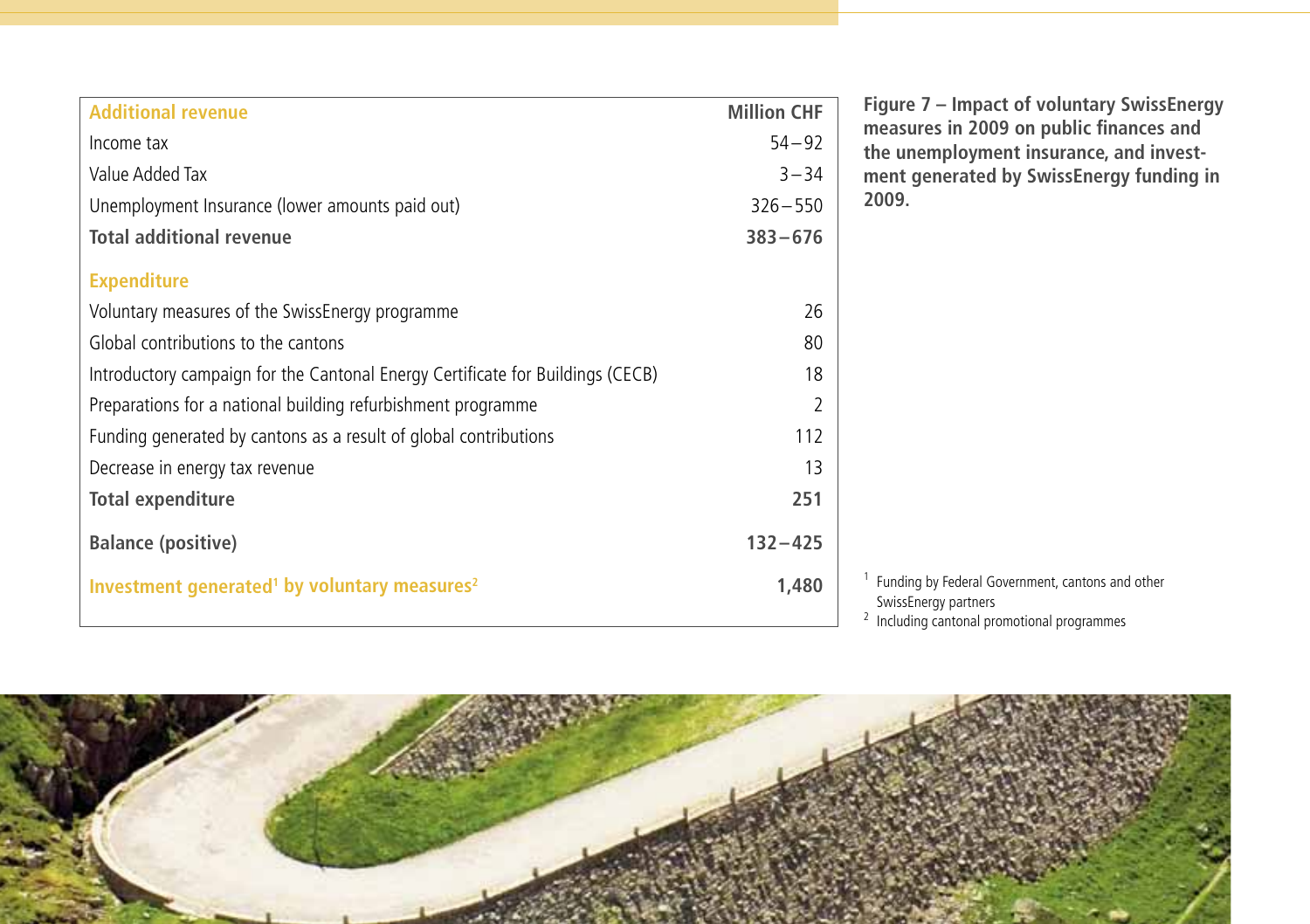### **Activities in 2009**

#### **Energy Cities surge ahead**

2009 was the most successful year in the history of the SwissEnergy for Municipalities programme. 30 further towns received the "Energy City" label as a reward for their exemplary energy policies. Lucerne, Münsingen and Vernier won the international "European Energy Award GOLD". This brings the number of Energy Cities – small and large – to 205 as of 1 January 2010. 3.1 million people, more than 40 per cent of the Swiss population, live in an Energy City. The energy-related impacts rose in 2009 by twelve per cent. In addition to the new Energy Cities, the existing Energy Cities also continued to adhere to their policies.



#### **Keeping a grip on business transport**

The Internet site "mobitool.ch" enables companies to examine the amount of traffic their businesses cause. At the same time they receive advice and useful instruments with which to arrange company mobility more sus-

tainably. The platform, which is supported by the SwissEnergy programme, was set up in 2009 and launched in March 2010 by the SBB, Swisscom, BKW and the Network for a Sustainable Economy (Öbu). "mobitool.ch" offers a series of analysis and planning instruments, among them tools for emission factors and the ecological balance, so users can find new transport solutions with a few clicks of the mouse. After all, over half the fuel consumption, and therefore emissions, is caused directly or indirectly by business decisions. The "mobitool.ch" platform shows firms how great the potential is that can be leveraged to improve their own ecological balance in the mobility sector and where their own greatest potential lies.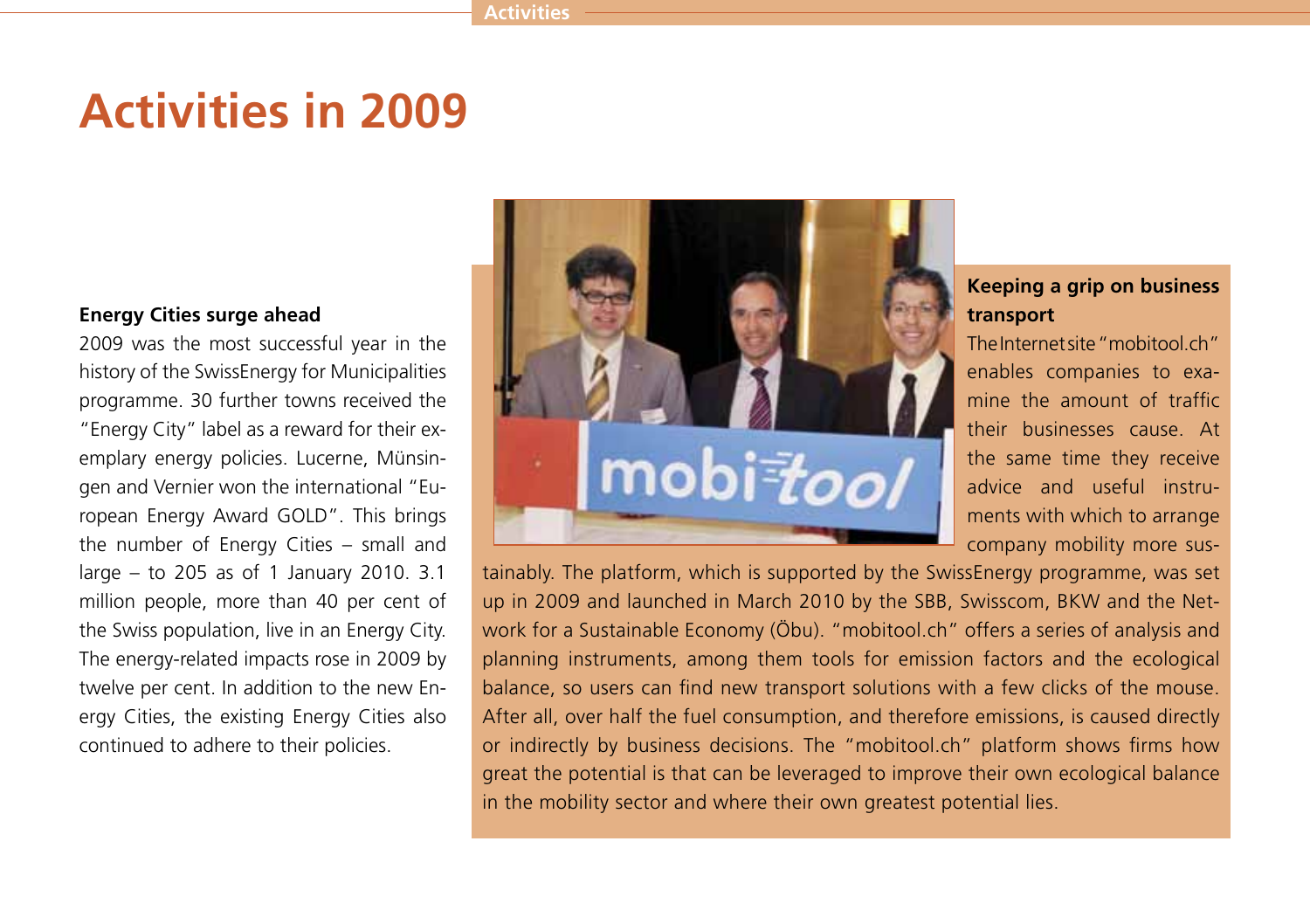#### **Minergie more popular than ever**

The Minergie label for buildings is still developing rapidly: at the end of 2009, there were 14,686 certified MINERGIE, 538 MIN-ERGIE-P, 60 MINERGIE-ECO and 55 MIN-ERGIE-P-ECO buildings in Switzerland. The total energy reference area of all buildings conforming to these standards totalled 15.9 million square metres. Almost 15,400 buildings in Switzerland have been awarded one of the Minergie labels since the building standard was introduced in 1998. Among these are houses and apartment blocks as well as large service industry and industrial premises, offices and hotels. The standard is also gaining ground in the building refurbishment sector, however in this field the level of interest is still relatively low.

#### **energho for successful optimisation**

The energho association optimises technical plant in existing buildings thus increasing the energy efficiency of the facilities. Service contracts are offered for public buildings in particular. At the end of 2009, the savings in energy resulting from 400 service contracts were measured with excellent results: 540 TJ of energy could be saved, a significant increase over the previous year. energho's customers benefited from energy costs that were 20 million franc lower than before: CO<sub>2</sub> emissions were reduced by 34,000 tonnes.

#### **MINERGIE-P at 3,883 metres above sea level**

The "Matterhorn Glacier Paradise" tourist centre on the Klein Matterhorn above Zermatt is situated at 3,883 metres above sea level and is

the highest vantage point in Europe that can be reached by cable car. Minergie, the partner of SwissEnergy, awarded the construction the strict MINERGIE-P certificate in April 2009. The building consists of prefabricated wooden elements; only the plinth is made of concrete to meet statics standards. The external walls are insulated with 52 centimetres of rock wool. The walls are clad in a skin of metal and glass to guarantee that the façade remains impervious to winds with speeds of up to 300 kilometres per hour, a requirement for the MINERGIE-P certificate. Use of solar energy is essential at this height in the Alps: the entire south-facing façade of the building consists of integrated photovoltaic panels.

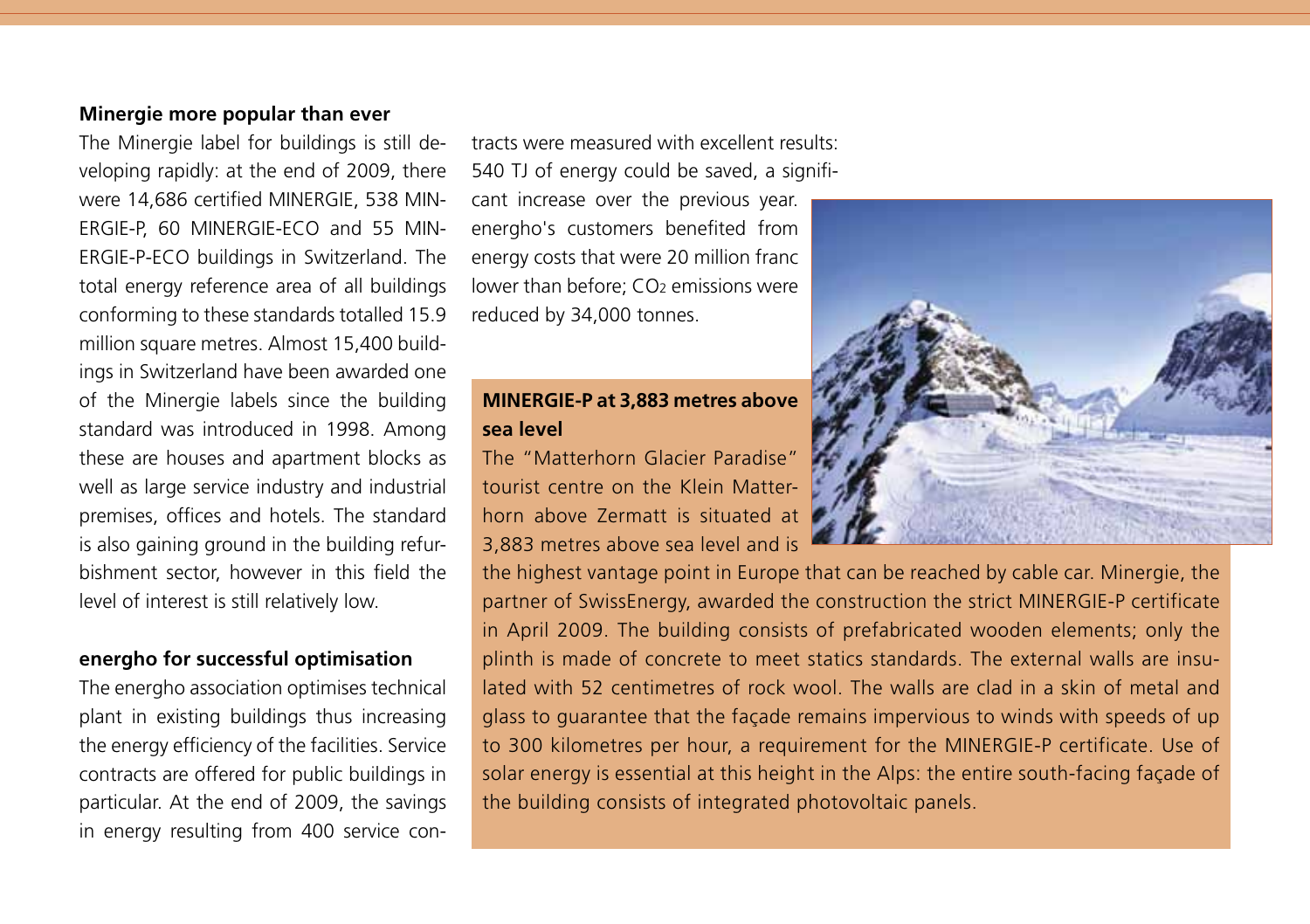#### **Companies save energy and cut CO2**

The number of target agreements under the aegis of the Energy Agency for Industry (EnAW) could be further extended. Under such target agreements companies undertake to increase energy efficiency and reduce  $CO<sub>2</sub>$  emissions. The number of companies integrated into this process rose from 1,899 at the end of 2008 to 1,957 at the end of 2009. So, when the Cemsuisse association is included, almost half (43 per cent) of CO2 emissions produced from combustibles by Switzerland's industry sector are now the subject of target agreements.

#### **Enjoy a coffee while saving energy**

Coffee machines are in use in about twothirds of all Swiss households and in numerous offices. Each year they consume about 400 million kilowatt-hours of electricity, about as much as the city of Lucerne. The standby mode can consume almost threequarters of this amount in just keeping the machine warm. It is therefore worthwhile selecting an energy saving model. This is now a simple task thanks to the new En-

#### **"Low heating oil" calcium silicate bricks in Volketswil**

At its plant at Volketswil, Hard Ltd produces calcium silicate bricks, a versatile and attractive building material. Earlier the company used to use large quantities of heating oil per tonne of calcium silicate. Driven by changes in the market and from the potential to economise the management decided to search for new solutions. Employees were able to make suggestions from the very beginning and were also given the freedom to search for creative ideas to achieve savings. The results achieved in cooperation with the Energy Agency for Industry (EnAW), a partner of SwissEnergy, are impressive: the consumption of heating oil per tonne of calcium silicate produced was more than halved in 2009 in comparison to 2003 and now lies at 7.5 litres. This makes Hard Ltd the leader in Europe because the average consumption of EU companies lies at about 10 litres per tonne. Hard Ltd's example proves one thing:

the motivation, creative spirit and determination of employees supported by a management prepared to make the necessary financial investments has made continuous improvements possible over many years.

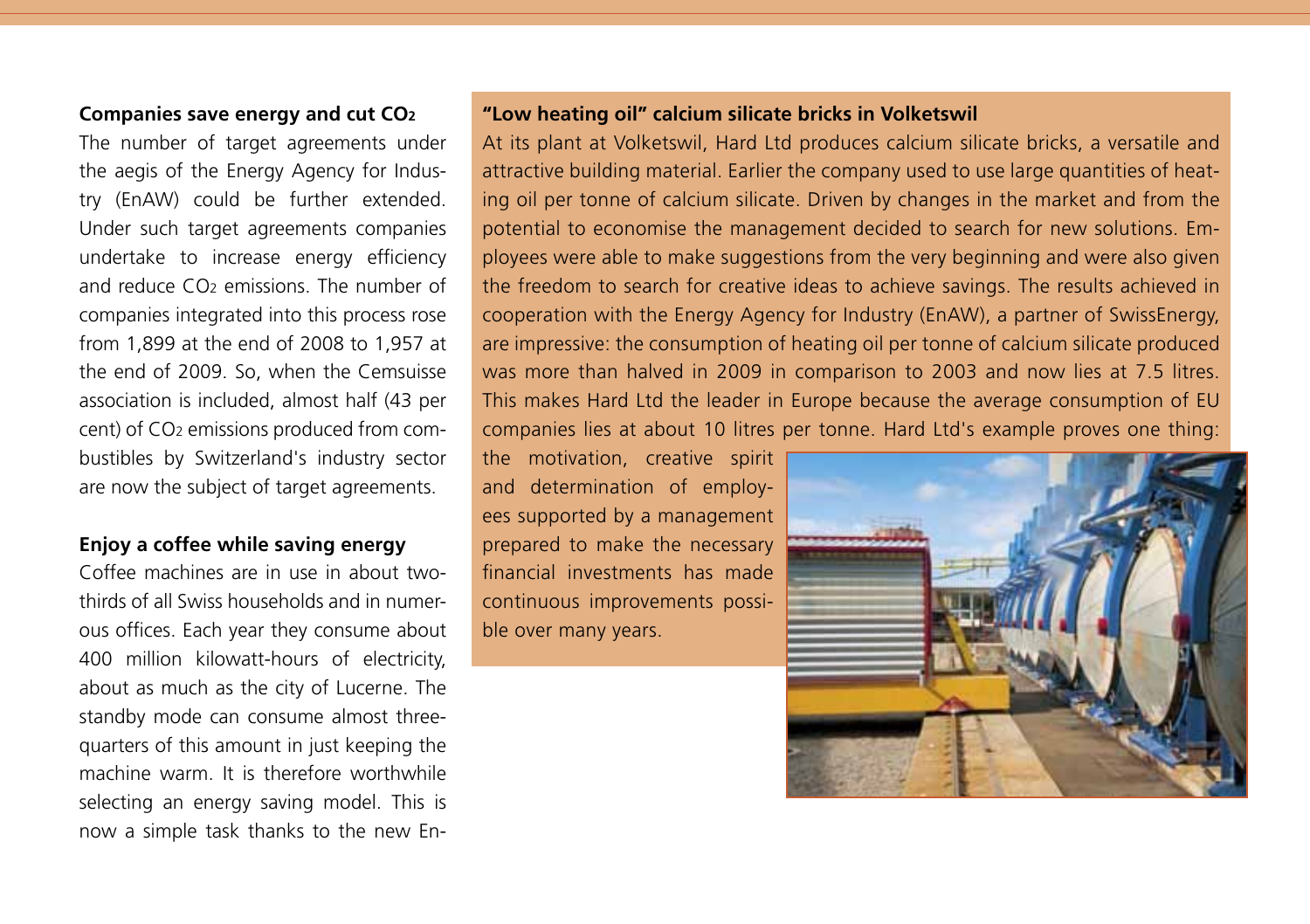#### **Energy City Buchs relies on renewable energy**

Buchs has been an Energy City since 2001. In 2009, the local authority established its energy concept called "Buchs 2010" thus setting course for the 2,000 watt society. En route to attaining this target, by 2020 Buchs intends to reduce the energy required by buildings by 20 per cent, to increase the proportion of renewable energies



and waste to produce heat to 60 per cent and to expand the area of installed solar arrays from 0.2 to 0.5 square metres per resident. Today, the Energy City can already point to some impressive achievements: ecological electricity production is triple the Swiss average and the municipality covers more than one third of its final energy consumption with electricity from renewable sources and waste heat.

ergy Label for coffee machines introduced in 2009. This is a unique arrangement made possible by the voluntary commitment of the Swiss household appliance industry because Switzerland is the first European country to introduce an energy declaration for this heterogeneous type of apparatus.

#### **Petrol consumption less than 7 litres – energy label remains**

The average fuel consumption of newly registered cars in 2009 was 6.86 litres per 100 kilometres. In contrast to 2008, this is a significant drop of 3.9 per cent. The average CO2 emissions of newly registered cars fell by 4.6 per cent to 167 g CO<sub>2</sub> per kilometre. In addition, the average unloaded weight of new cars fell again and lay at 1,448 kilograms in 2009 corresponding to a reduction of 25 kilograms, or 1.7 per cent, compared to 2008. A vehicle's fuel consumption depends largely on its weight: the consumption increases by about half a litre per 100 kilograms of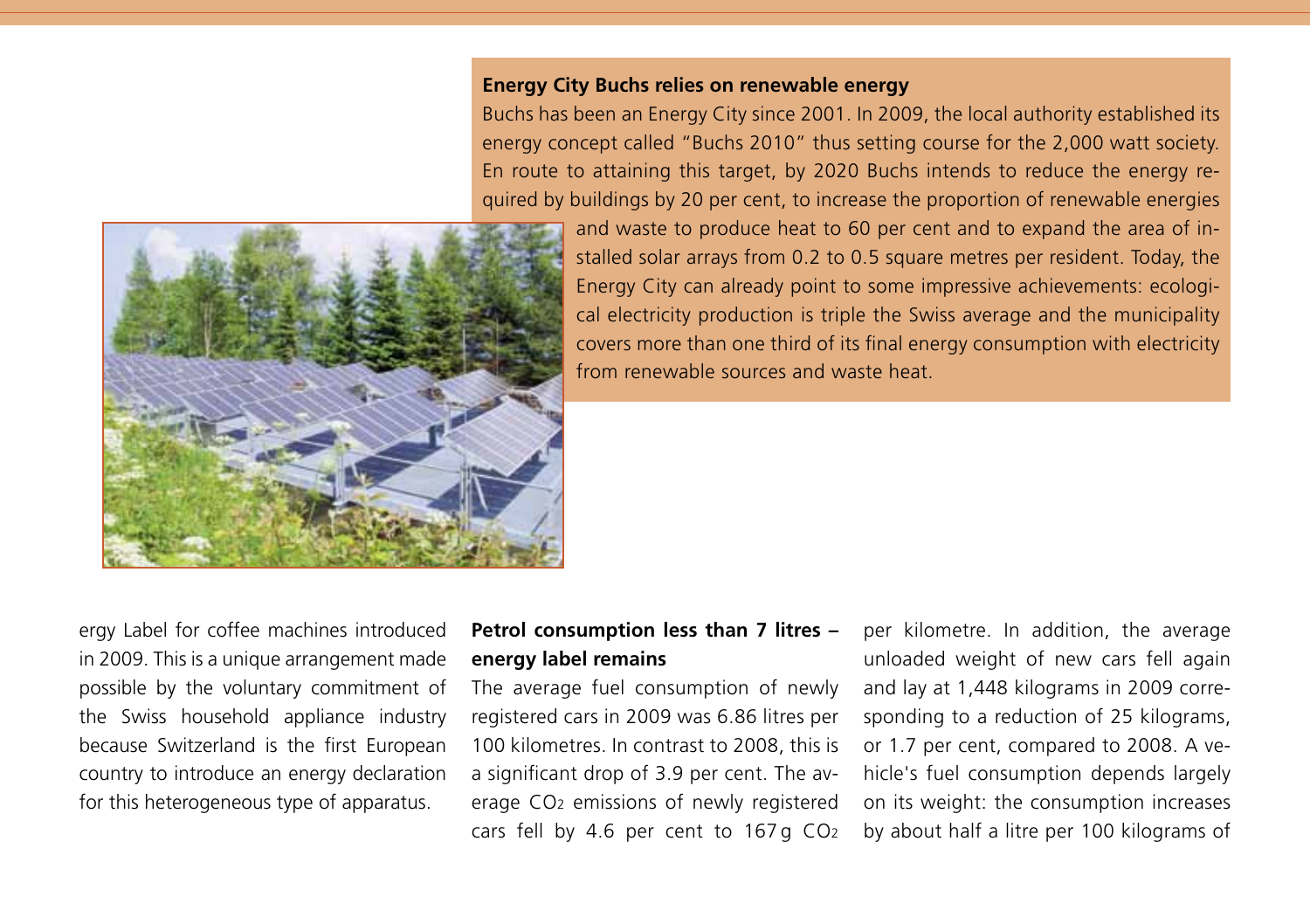#### **Energy science for architects and planners**

In 2009, five universities of applied sciences in German-speaking Switzerland cooper-

ated to extend and consolidate the master of advanced studies in sustainable construction "MAS EN Bau" course. New modules were created, such as the "CAS Minergie Eco" and the "CAS CECB Expert" courses, so that 12 modules are now on offer. Architects and planners with a degree from a university of applied sciences or from the ETH can freshen up their knowledge of energy efficient construction methods. In content the course covers topics ranging from the fundamentals for sustainable building, energy optimised development and construction, solar architecture, building refur-



bishment and renewable sources of energy. The number of participants has developed positively: about 150 students completed one or more modules last year. The course is offered at a number of locations and is held at Horw, Burgdorf, Chur, Muttenz or Zurich. As an equivalent, the MAS EDD BAT (Energie et développement durable dans l'environnement bâti) course is offered in the French-speaking part of Switzerland. Together with the cantons, the Federal Office of Energy and the SwissEnergy programme have supported the setting up and national coordination of the "MAS EN Bau" course within the "energiewissen.ch" (energy science) programme since 2007.

supplementary weight. The efficiency of new cars has improved substantially in recent years. This gain in efficiency was lost in part up to

2007 because of the Swiss preference for heavier and heavier vehicles. Whether this trend will change, remains to be seen. In the meantime, in June 2010, the Federal Council decided to retain and to improve the established energy label for private cars. In future, CO2 emissions and energy consumption will be even more clearly presented than before. An evaluation will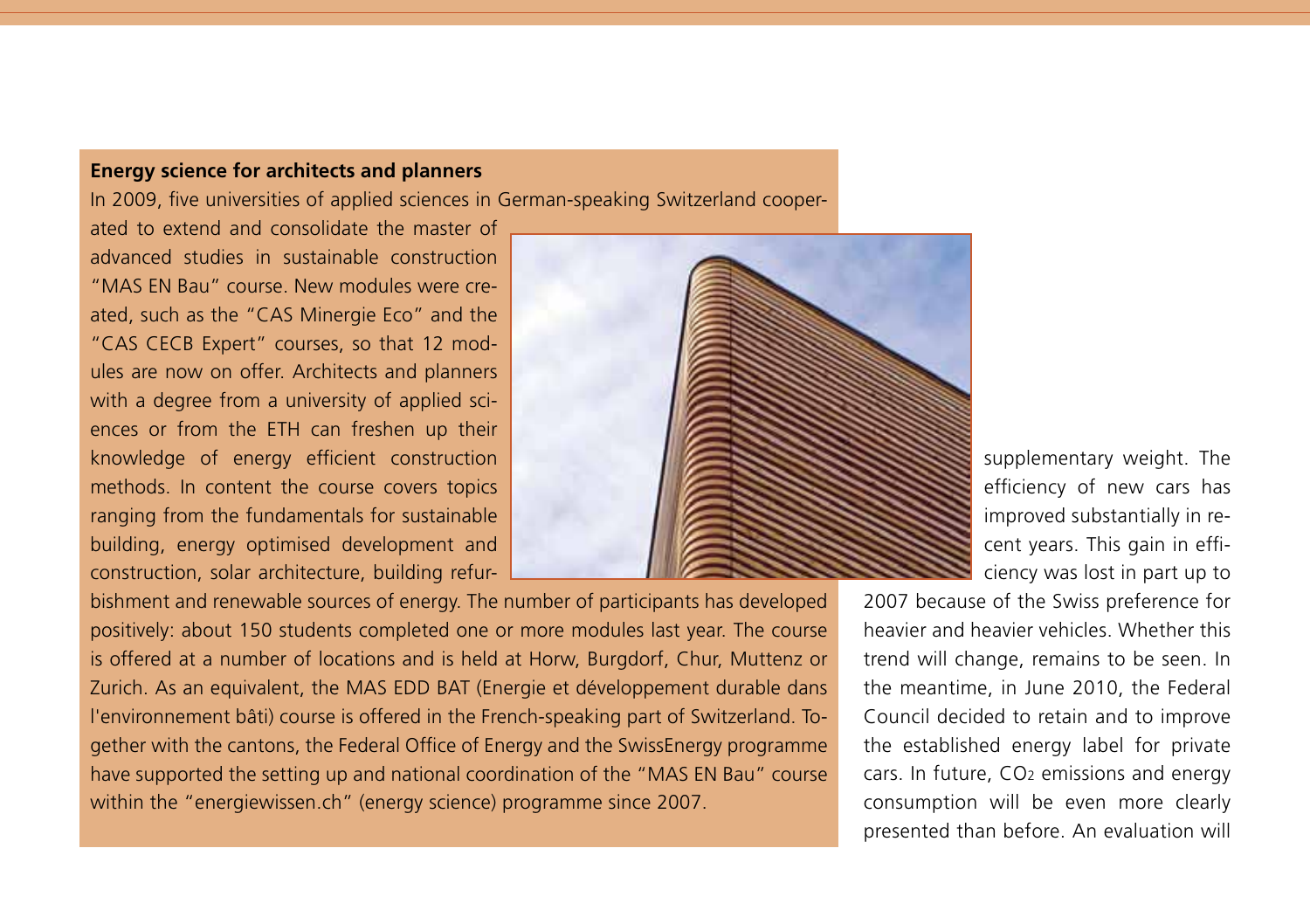also be made of electric cars and bio-fuel powered private cars.

#### **Renewable energies on target**

The Renewable energy sector is well on the way to reaching its target of providing an additional 500 gigawatt-hours (GWh) of electricity and 3,000 GWh of heat per year from renewable forms of energy by 2010 (in comparison to levels in 2000).

With a further 575 GWh of **heat** produced (corrected for fluctuations in the climate) this sector more than doubled the gains of 2008, which means that before the end of the current period, the SwissEnergy target of 3,000 GWh has already been exceeded by almost 12 per cent.

- The largest contribution came from energy from wood as before. At 4 per cent, growth has slowed somewhat.
- $\blacksquare$  Heat pumps, which experienced a growth of 12.5 per cent, are in second position.
- Once again, less energy was produced from waste (renewable) in 2009 than in the previous year.
- With an increase of 13.4 per cent, solar power recorded the largest percentage growth.

Generation of **electricity** from renewable sources did not increase as anticipated in comparison to 2008 despite the boost it was assumed would result from the compensation for feed-in remuneration (CRF). In 2009,

an additional 23.5 GWh of electricity were produced from renewable sources of energy Nevertheless, 92 per cent of the target value has already been attained in this sector.

- **The greatest increase in absolute terms** was seen in the energy from wood sector.
- **By contrast, waste incineration plants** produced less electricity, however, such plants still make the greatest contribution to achieving energy targets.
- **The largest percentage increase was** achieved in the photovoltaic sector with an increase of 44.5 per cent. Despite the moratorium for the CRF programme, the increase in this sector can be traced back to the impact made by this promotional instrument.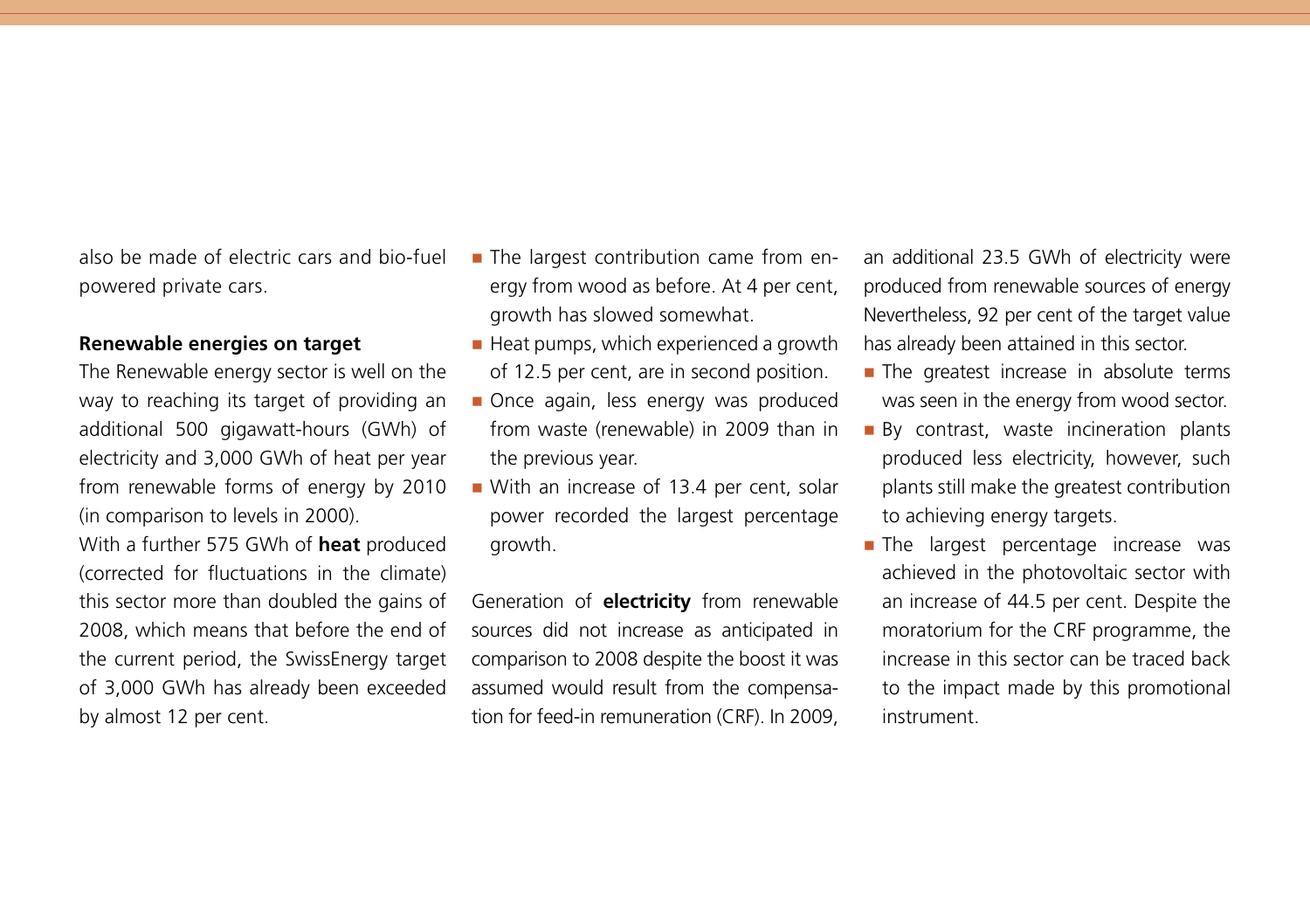

**Figure 8 – Production from renewable forms of energy (electricity and heat), 1990 to 2009, and production in 2009 from the various energy sources.**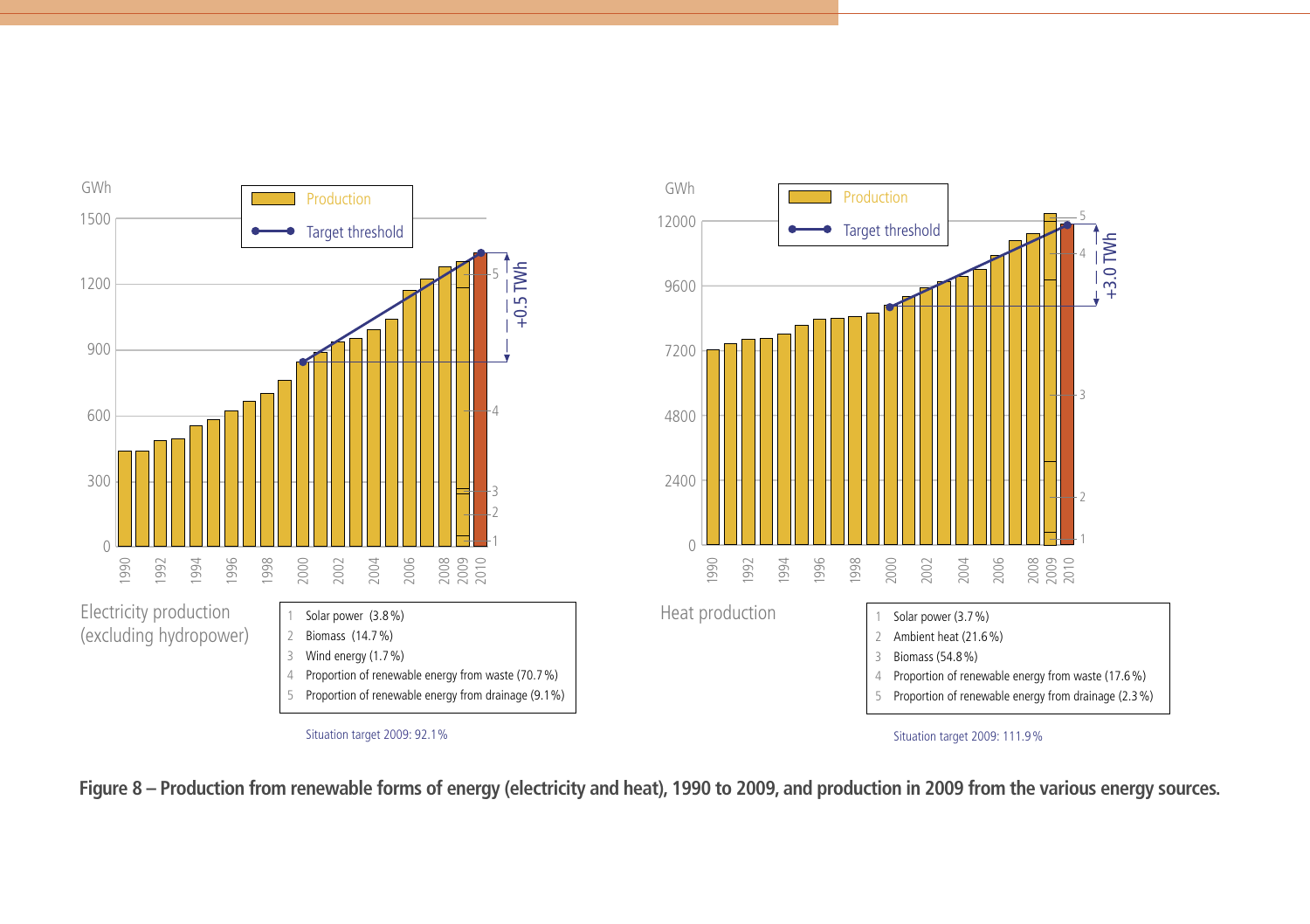### **Finances**

#### **Special year because of stabilising measures**

The measures to stabilise the economy adopted by Parliament during the financial crisis resulted in an exceptional financial situation. Overall, with almost 126 million francs in funding, the Swiss Federal Office of Energy (SFOE) had significantly more money available for direct and indirect promotional measures, information and consulting in 2009. The cantons received 80 million francs

of these funds in the form of global contributions. 18 million francs were used in a country-wide campaign to introduce the cantonal energy certificate for buildings (15,000 CECBs were issued) and about 2 million francs flowed into preparations for the national building refurbishment programme and into other cantonal schemes. Twentysix million francs were available to the SwissEnergy programme for voluntary measures.

An increase in the global contributions by the Federal Parliament meant the cantons could increase their promotional budgets: 112 million francs in additional funding were set aside by the cantons for direct and indirect subsidies and for pilot and development (P+D) measures. With the global contributions from the Federal Government, the cantons had funds of about 200 million francs available to finance cantonal promotional programmes.

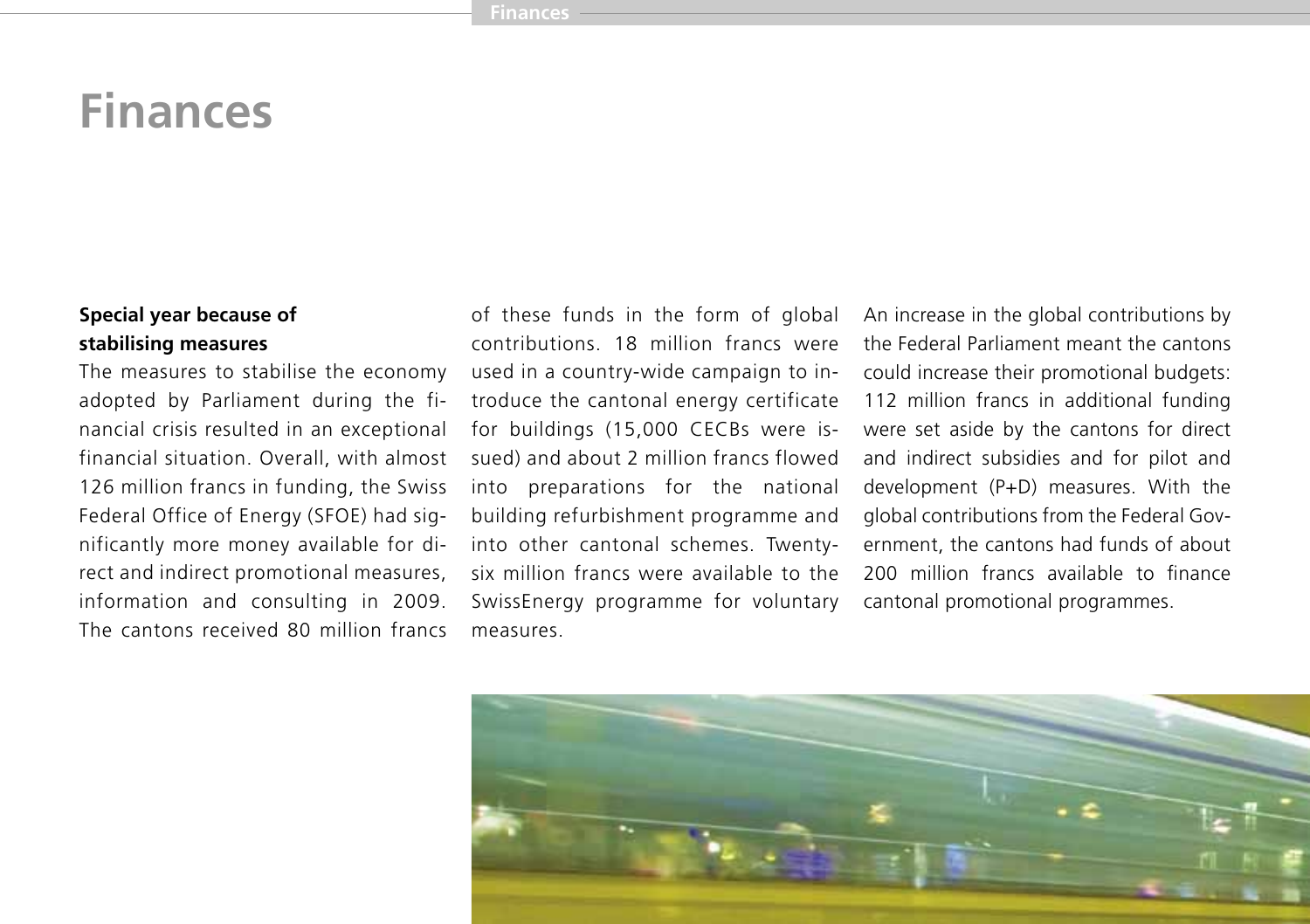#### **Reduction in funding for SwissEnergy**

A closer look at the actual funds available to the SwissEnergy programme to implement voluntary measures in all four market sectors shows that funds fell by six per cent to nearly 26 million francs. Of these funds, 6.7 million francs were allotted to the Renewable energies sector (2008: 7.0 million francs), and 13.6 million francs were made available for measures to promote rational use of energy in the Public sector and buildings,

Industry, Appliances and Mobility (2008: 14.2 million francs). SFOE expenditure for management, controlling, general marketing and communications, and continuous education and training increased to 5.5 (5.3) million francs.

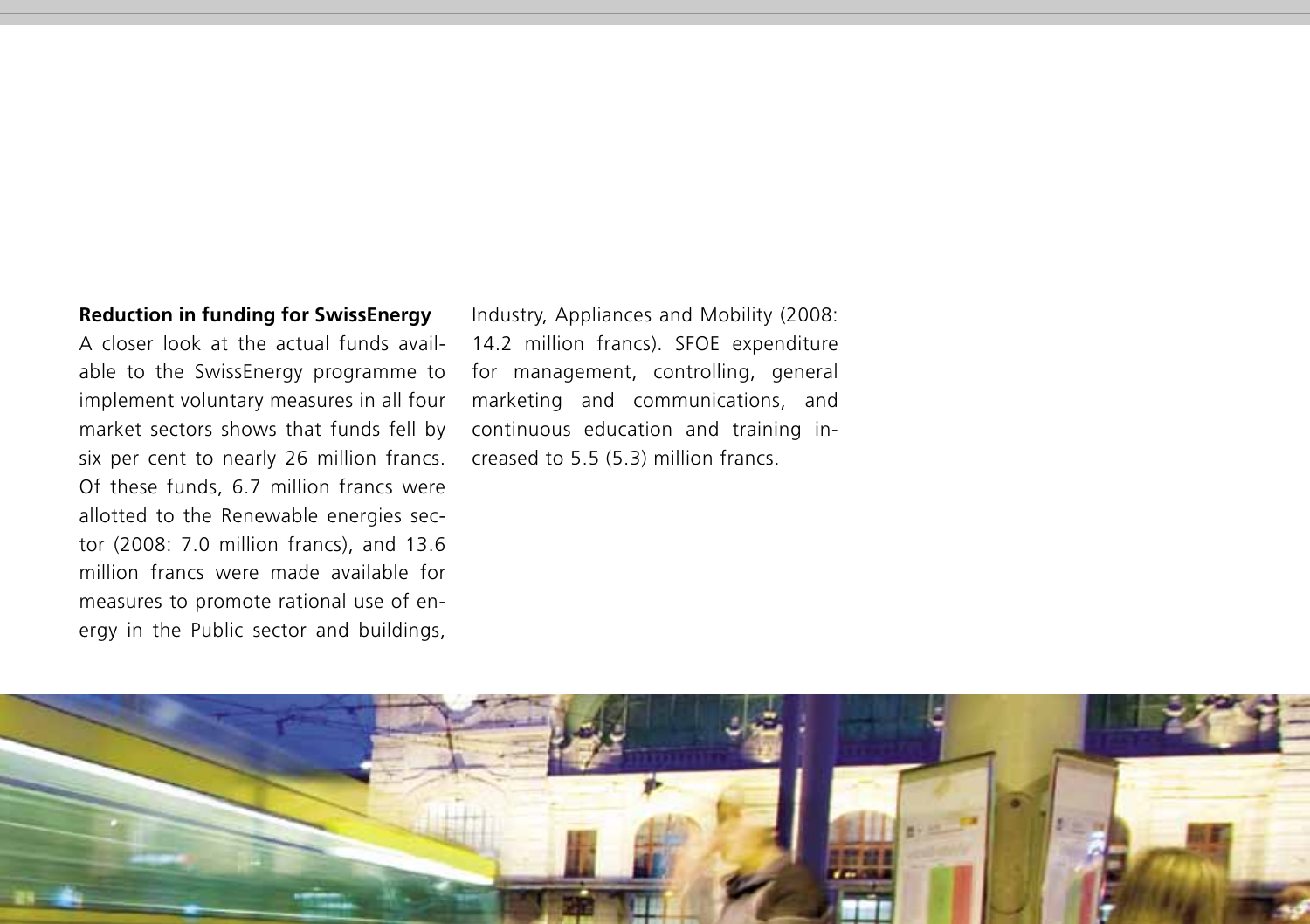

**Figure 9 – Federal funds for the SwissEnergy programme 2001 to 2010 (funds for programme management, continuous education and training, evaluation and overall communications are divided proportionately between rational energy use and renewable forms of energy).**

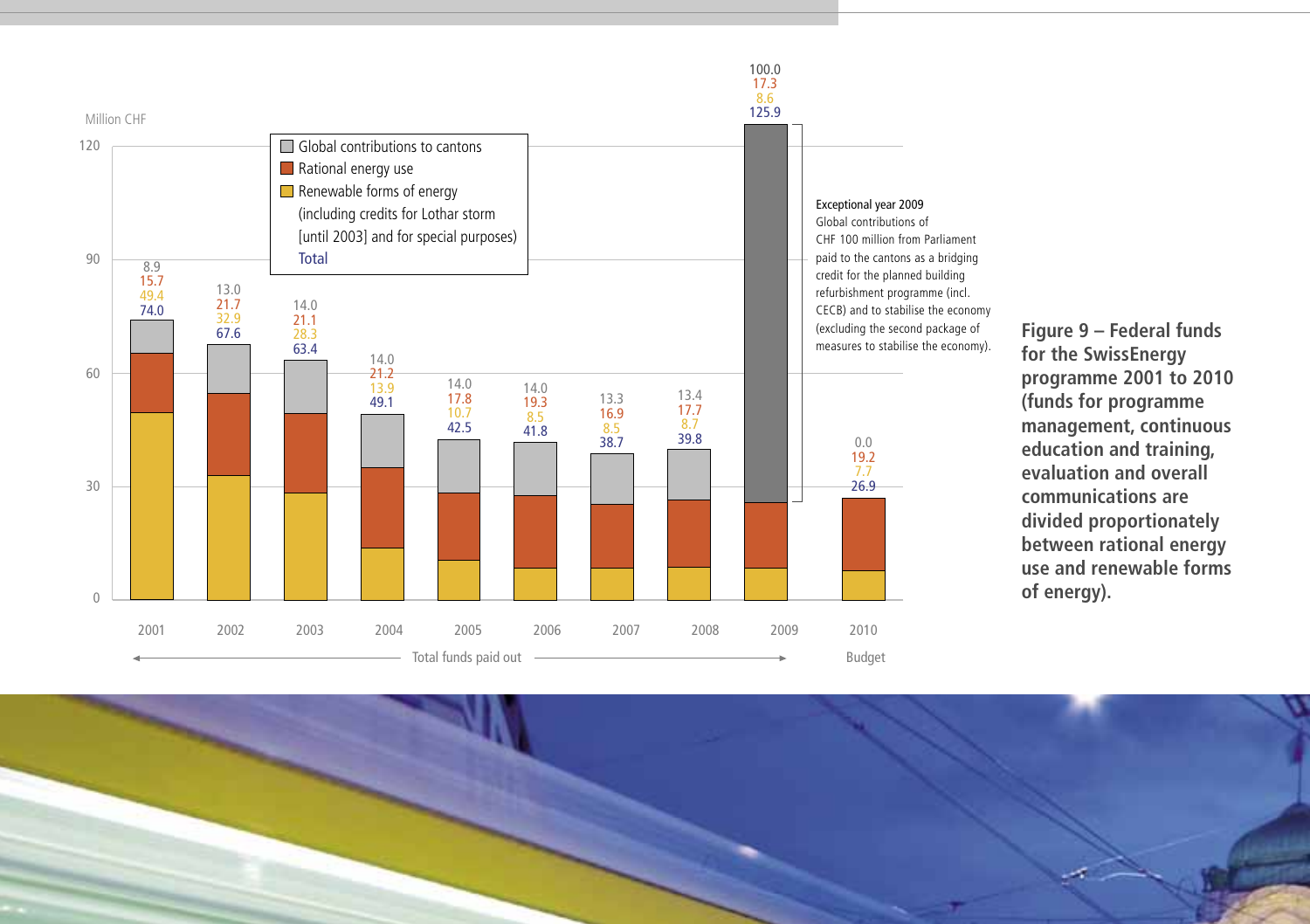## **New, strengthened promotional programmes**

#### **More money for green electricity**

In future more money will be available to promote the generation of electricity from renewable sources. In the 2010 summer session, Parliament approved an amendment of the Energy Act containing provisions providing more funds for compensation for feed-in remuneration (CRF) for green electricity and increasing charges for water rights from 2013 on. Since 1 January 2009, a surcharge has been levied on every kilowatt-hour of electricity consumed to finance the CRF and further

measures foreseen by the Energy Act. Up to now, in accordance with the Energy Act, this has been limited to a maximum of 0.6 cents. From 2013 onward, the surcharge can be increased to a maximum of 0.9 cents. Thus, from then on, there will be approximately 500 million francs available to promote the generation of electricity from hydropower (up to a capacity of 10 megawatts), photovoltaic plant, wind energy, geothermal power, biomass and biomass waste. This decision makes it possible to lift the moratorium on the CRF

and to increase funds for photovoltaic plant from mid-2011.

#### **Rewards for those who economise**

Companies and private individuals who try to find methods to economise on electricity consumption will be rewarded: Following upon a call for tenders in 2010, the first contracts for projects and programmes specifically designed to save electricity in industry, in service industries and in households have already been awarded. About nine million francs have been allotted to

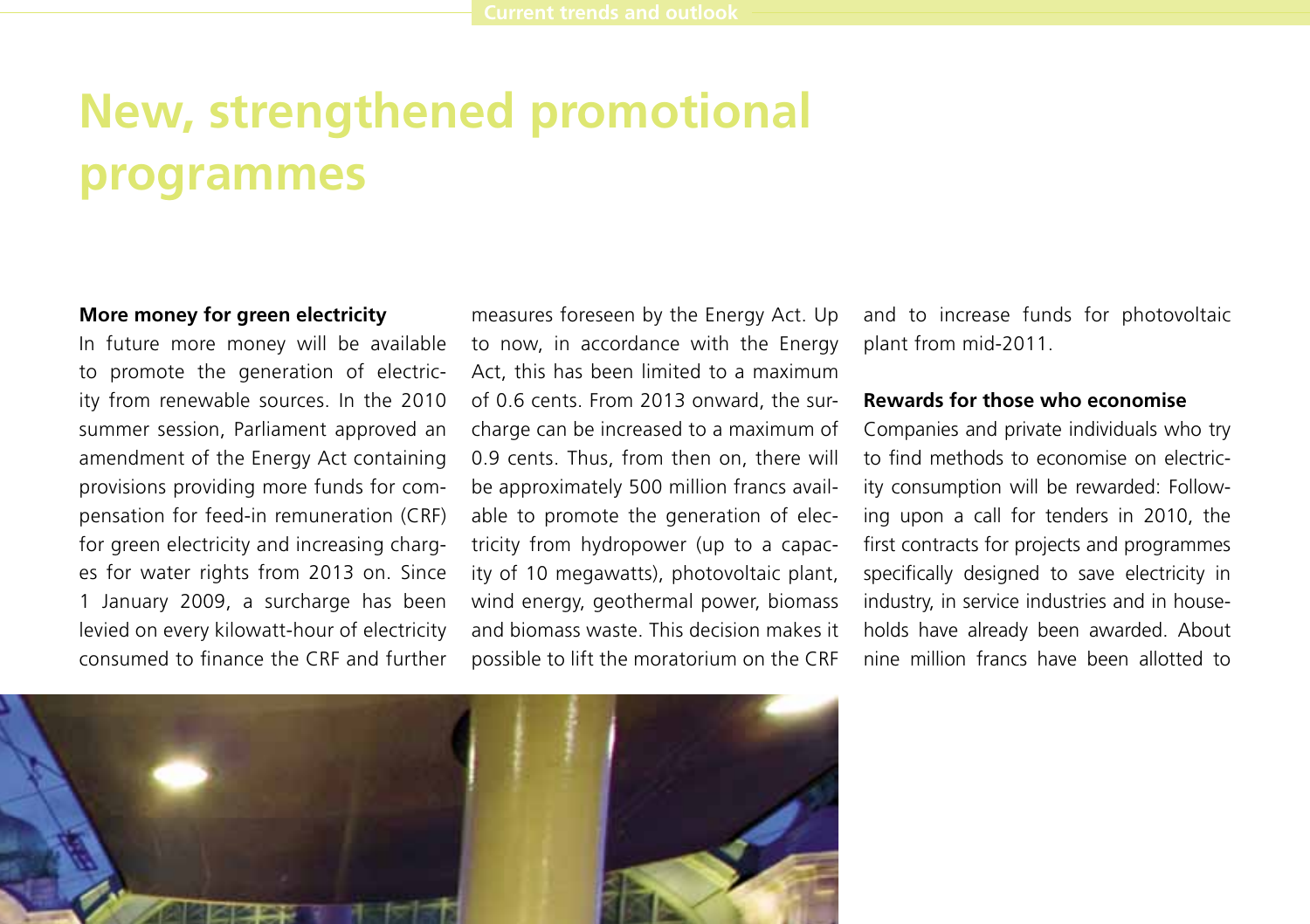subsidise schemes to save electricity in the cheapest, most sustainable manner. The call for tenders, an annual event from now on attracted a great deal of interest. The spectrum of themes addressed by the projects ranges from optimised lighting, ventilation and IT systems to efficient mechanical drives and to smart metering. Suggestions for programmes include measures for self monitoring of domestic electricity consumption, promotion of energy efficient canteen kitchens, replacement of electric hot water boilers with heat exchanger boilers, a programme to promote the use of highly efficient electric motors, a national bonus programme to promote energy efficient electrical appliances, substitution of mini-refrigerators in hotels and an Internetbased energy data analysis system to sensitise users.

#### **CECB and building programme successful**

The new means to determine the energetic quality of buildings, the cantonal energy certificate for buildings (CECB), has been available since the beginning of August 2009. In 2009, the Federal Government supported a campaign to introduce the CECB and an initial consulting programme using the additional funds made available through the measures to stabilise the economy: the first 15,000 energy certificates were made available along with an expertise for only 200 francs instead of 1,200 francs. The campaign was a complete success. About 1,000 CECB specialists were trained and all 15,000 approved CECB were issued within just three weeks. These owners now have the necessary information about the energy characteristics of their buildings and what they will have to do to refurbish them. When the building programme starts they will be able to implement the advice and profit from subsidies. The current building programme sponsored by the Federal Government and the cantons started successfully at the beginning of 2010: numerous applications were received from house owners who wanted to improve the energy characteristics of their buildings and profit from the substantial funds available for the building programme. During the next ten years the Federal Government and the

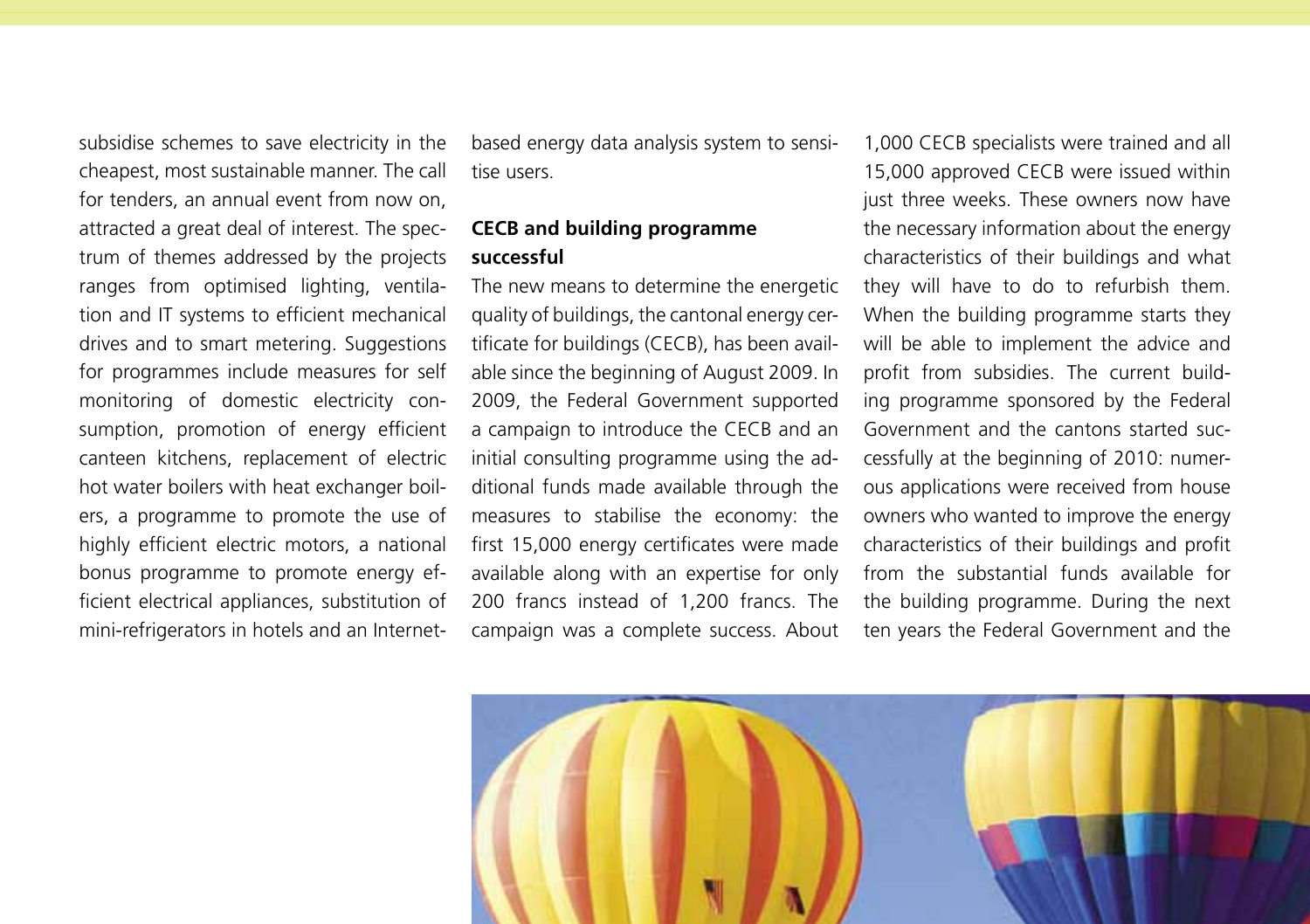cantons will thus promote refurbishment of buildings and the use of renewable energies. The building programme is an important pillar of Swiss energy and climate policies because over 40 per cent of all CO<sub>2</sub> emissions in Switzerland are caused by heating buildings. Thanks to better insulation and the use of renewable energies buildings will become climate friendlier.

#### **Run on energy promotion programmes from measures to support the economy**

The energy promotion programmes approved by Parliament in 2009 as part of the second programme to stabilise the economy were a complete success: demand was so high that funds were exhausted 10

weeks after the programmes were initiated. Twenty million francs were available for investments in new photovoltaic plant. Nine hundred and sixty six applications were accepted and 428 projects with a peak capacity of 3,020 kilowatts have been realised to date (as at June 2010). Ten millions francs were earmarked for subventions for the complete replacement of electric storage heaters in permanently occupied buildings. By the end of June 2010, about 1,330 applications had been awarded subsidies from the programme. The entire budget for the programme is now exhausted. Over 3,500 applications were received and 902 projects have already been completed resulting in future annual savings of about 13 gigawatt-hours of electricity. Thirty million francs were available as subventions for district heating projects using waste heat and renewable sources of energy. By the end of June 2009, applications had been received for more than 100 district heating projects requesting subsidies in the sum of 80 million francs, almost triple the programme budget. In the end, 22 projects could be approved which when completed will deliver approximately 174 gigawatt-hours of heat each year; this corresponds to the energy from about 14,000 tonnes of heating oil.

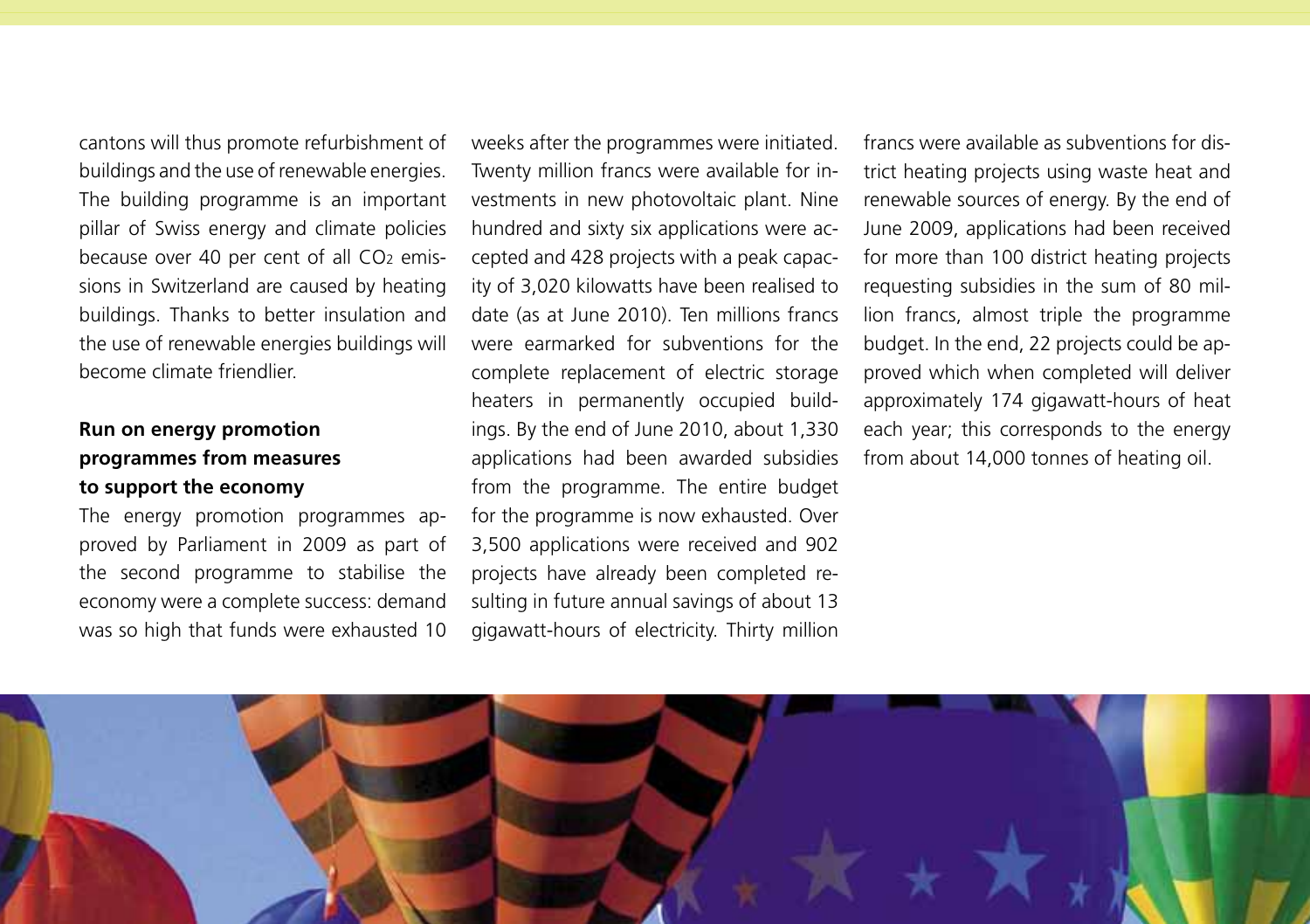## **Promotion of innovation and know-how transfer**

#### **Footbridge to a future profession**

The Federal Government set up the "Passerellen-Programm" (Footbridge Programme) to counter a shortage of qualified trades in the building sector. The partners in the programme are the branch associations (i.e. Polybau, SIA, SWKI, STV) and the educational institutes. The first courses for 55 participants who will absolve an abbreviated training course leading to a federal certificate of capacity as a "Polybauer" (poly-builder) began at the

Polybau training centres at Uzwil and Châtel-St. Denis. As the second cornerstone of the programme a course starts in October 2010 called "Passerelle Energieingenieur" (Footbridge Energy Engineer).

The Federal Government is investing 15 million francs as part of the stabilisation programme in the "Passerellen" training programme. The aim is to recruit 500 to 1,000 additional tradesmen and women for the installation branch, the building trades (roofing and walls) and in planning.

The programme facilitates pilot projects in professions that have been unable recruit young people for many years and that are increasingly dependent on tradespeople from abroad. The programme focuses on qualified people who have little prospect of advancement in their present occupation or whose trades are no longer required. It is also designed for those who are working in the branch who have not yet been able to gain a qualification and now wish to do so.

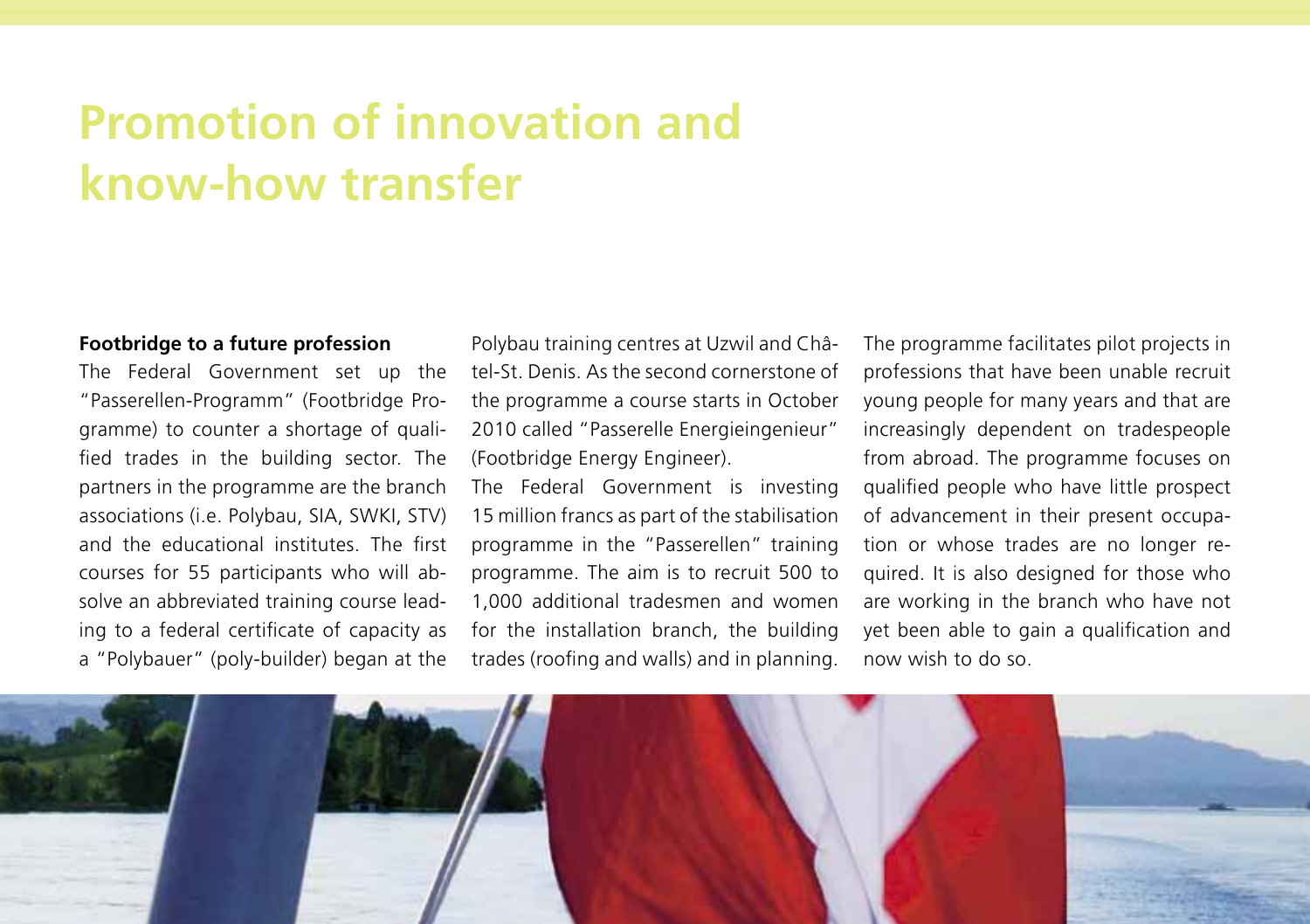#### **Cleantech master plan launched**

Many different players lay claim to the newly launched term "Cleantech". The SwissEnergy programme has been promoting such clean, sustainable technology for many years – from basic research to legislation to introduction to the market and promotion of exports. The intention now is to strengthen the Cleantech strategy: To this end, in 2009, the federal departments for economic affairs (FDEA) and for transport, energy and communi-

cations (FDETEC) inaugurated a master plan for the Cleantech sector. At the innovation conference of 5 November 2009 on the topic of "Swiss Cleantech for Global Markets" the President of the Swiss Confederation, Doris Leuthard, brought the topic to the attention of the Federal Council and the federal administration. The conclusion was that as one of the leading international centres for innovation of highly specialised products and services, Switzerland is well placed to participate in the growth of and actively shape the Cleantech market and related sectors of science. The Federal Government intends to promote developments in this field with the Swiss Cleantech master plan (see www.cleantech.admin.ch). At the same time, with the routine it has acquired the SwissEnergy programme remains an important element in the promotion of Cleantech.

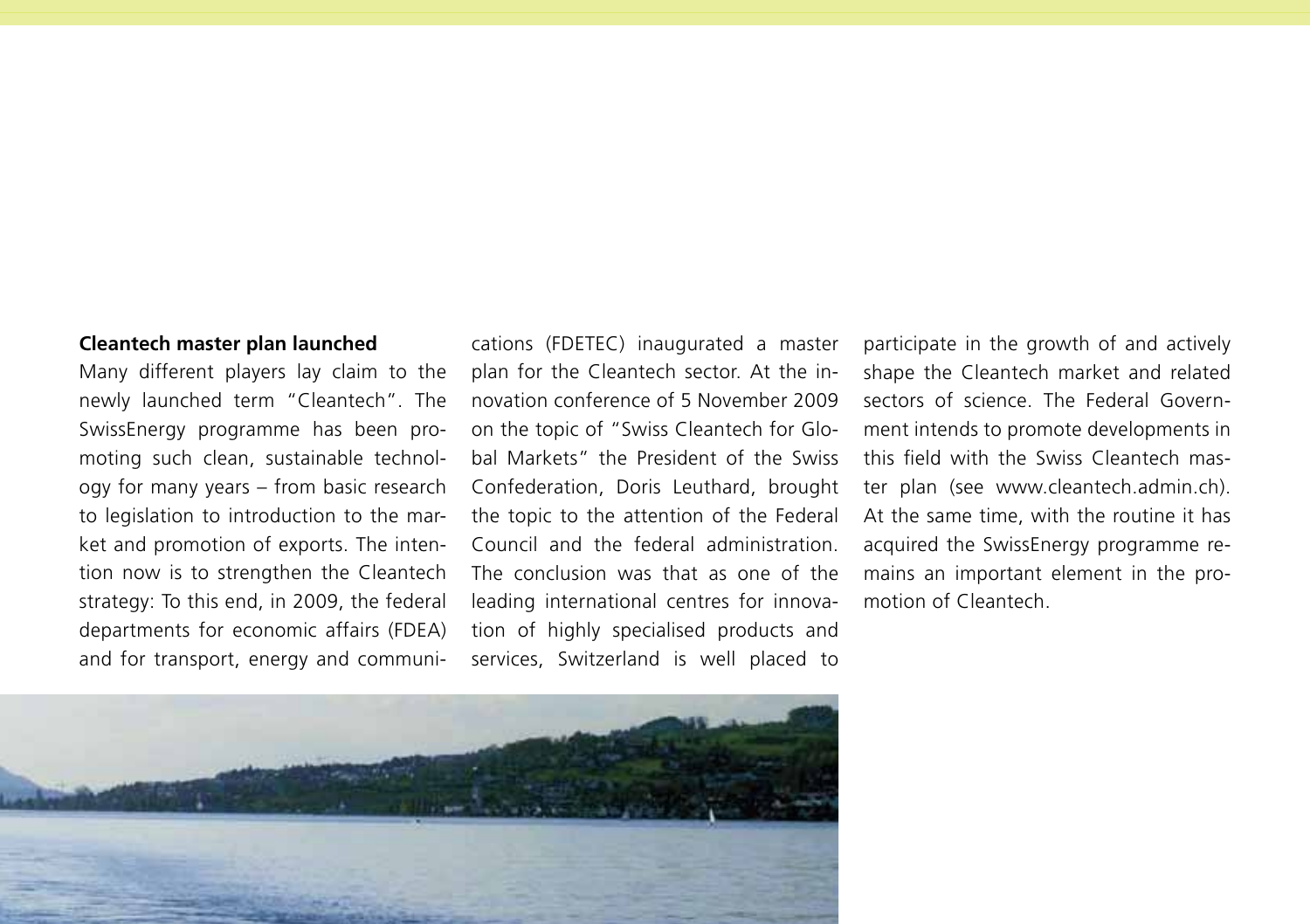## **SwissEnergy a significant platform in a dynamic environment**

The SwissEnergy programme will remain as a trailblazer in the fields of energy efficiency and renewable energies. On 11 June 2010, the Federal Council adopted the concept for the action programme to run for a further ten years from 2011 on. In so doing it acknowledged the effectiveness of the programme until now and the fact that in such a dynamic environment a broad platform such as the SwissEnergy programme really is a necessity.

However, today's situation is somewhat different to that in 2001. The correct response

needs to be found. In the next stage the priorities remain the same: buildings, renewable energies, efficiency of appliances, electric motors and road vehicles, efficiency in industry and services and in mobility. The topic of "Electricity" is central to the concept of the new programme: This highlights clearly that in addition to the challenge of reducing CO2 emissions through climate policy attention has to be paid to the security of supply – through efficient use of electricity and of course generation of electricity from renewable sources.

However, the cross-sector themes that unite various aspects to get a systematic overview and thus create synergies are a new task. The cross-sector field "Municipalities and agglomerations" underlines the fact that the focus is not solely on the building or the car, but rather on the question of where the buildings stand, what effect cars have on traffic, how settled areas are tapped in to make people mobile and to gain access to energy sources. The cross-sector field "Education and training" is also important. Only if we are able to

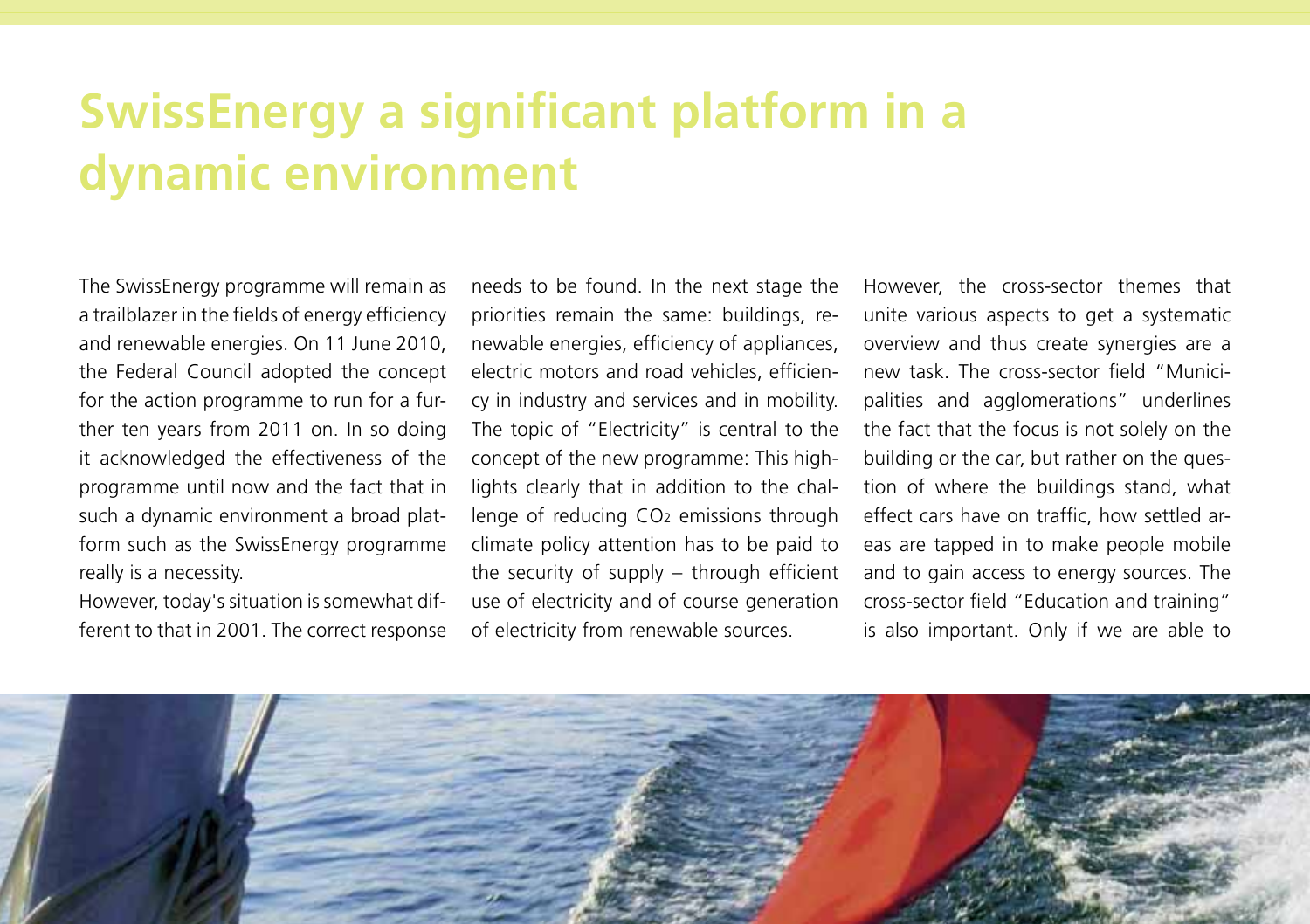train enough skilled people and advisers for the energy sector will it be possible to ensure long term market penetration for innovative technology and to exhaust the potential of energy efficient buildings. And finally the cross-sector field "Communications" will sensitise, motivate, inform, and advise investors, buyers and sellers alike about energy efficiency and renewable energies.

#### **Annnual report on the Internet**

The annual reports of Swiss Energy can be downloaded at the following Internet addresses:

#### **German**

www.energieschweiz.ch/jahresberichte **French** www.suisseenergie.ch/rapportsannuels **Italian** www.svizzeraenergia.ch/rapportiannuali **English** www.swissenergy.ch/annualreports